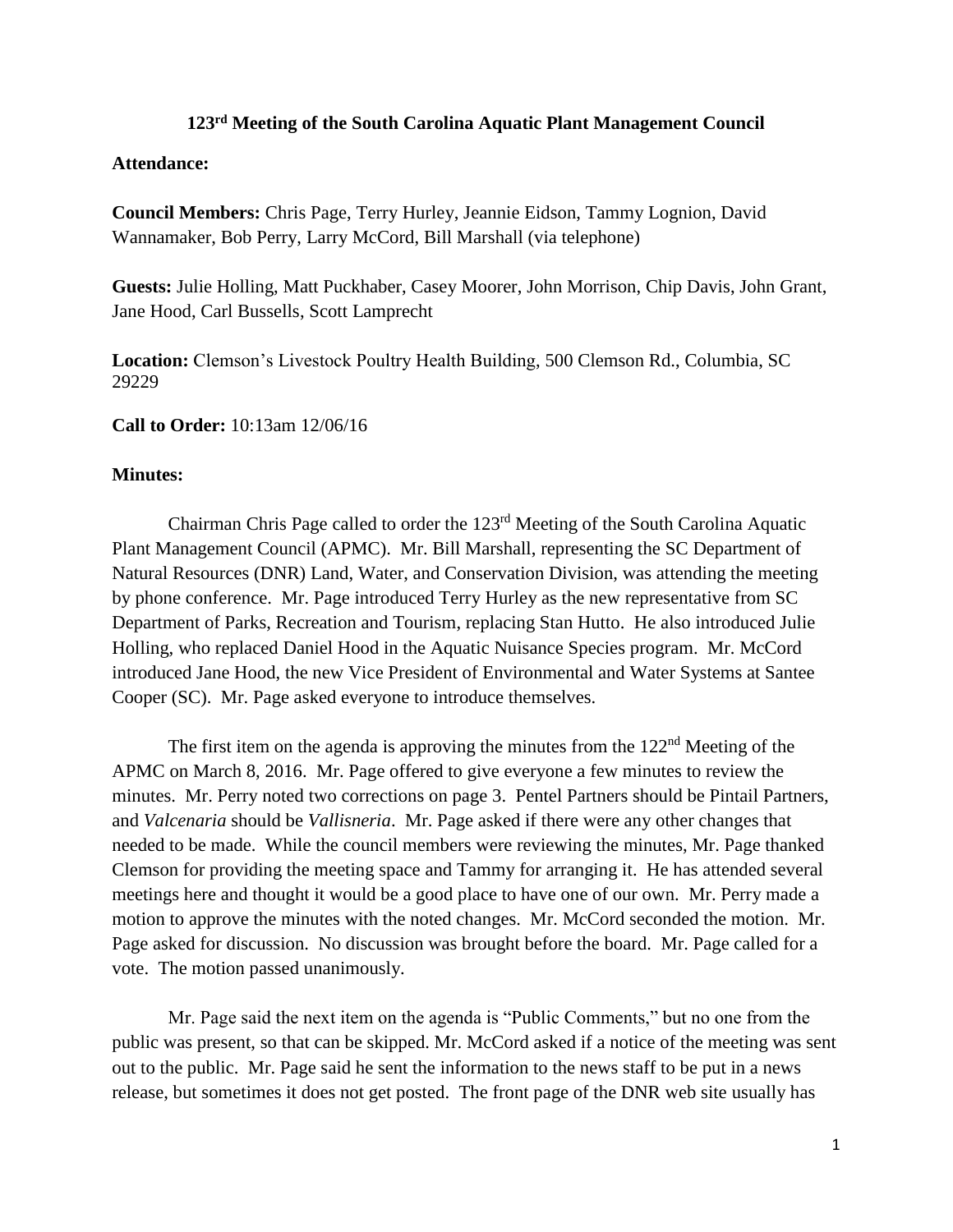the news on it but is currently focused on the wildfires in the upstate and staff has been focused on keeping the closure information up to date. He did not anticipate any attendance by the public. The end of the year wrap-up does not usually warrant much interest. He expects more at the next two meetings. Mr. McCord expressed surprise at the lack of public participation. Mr. Page agreed, but thinks those folks know what is going on because of conversations they have had with both Mr. Page and Mr. McCord in various other forums.

Mr. Page moved on to the recap of the 2016 season. He asked that Mr. Lamprecht go last, and if SC wished to go first. Mr. McCord confirmed. Ms. Moorer stepped to the front to do a presentation.

Ms. Moorer shared a slide of the species that were treated on the SC lakes. The total spent was \$745,000, but \$652,000 of that was spent on crested floating heart. Aerial treatment was done on 1200 acres during the summer. Test plots were done on 300 acres in coordination with one of the herbicide manufacturers and the University of Florida. This was where the majority of SC's money was spent this year. Aerial treatments, targeting giant cutgrass, were done in the fall on 491 acres in coordination with DNR and Santee National Wildlife Refuge. Of that, 125 acres were treated on the Santee National Wildlife Refuge. Hopefully, that work will continue in the coming years. The cutgrass will need to be treated annually to try to knock down some of that biomass to open up some of those areas for waterfowl hunting.

Mr. McCord noted that the giant cutgrass control efforts comes out of a joint effort by SCDNR and SC. We had meetings with some of the constituent groups and that is one of the reasons we are not having too many people interested in this meeting. He feels they will probably show up when the final decisions are made on the plan. Some of the duck hunting groups have been asking over the last few years for control work to be done on giant cutgrass, especially in the upper portion of Lake Marion. We got together with DNR and those groups to identify areas, both in and out of Wildlife Management Areas (WMA), and joined forces to do some helicopter treatment of the giant cutgrass in those areas so more beneficial vegetation can move in. Although giant cutgrass is native and small areas of it is beneficial to some species, large monoculture areas of it are not beneficial, especially for waterfowl. We do not know the results of the treatment, but we will see those in the spring.

Mr. McCord noted the work done with the University of Florida and UPI, the manufacturer of the Endothall products Aquathol and Hydrothol. Plots were created to test various treatment regimens of Aquathol K to control crested floating heart in upper Lake Marion. There has been good activity by those compounds, especially in areas that don't have much water movement. We are hoping to see good results from those treatments in the spring. That will help SC control the estimated 3000 acres of crested floating heart spread around the two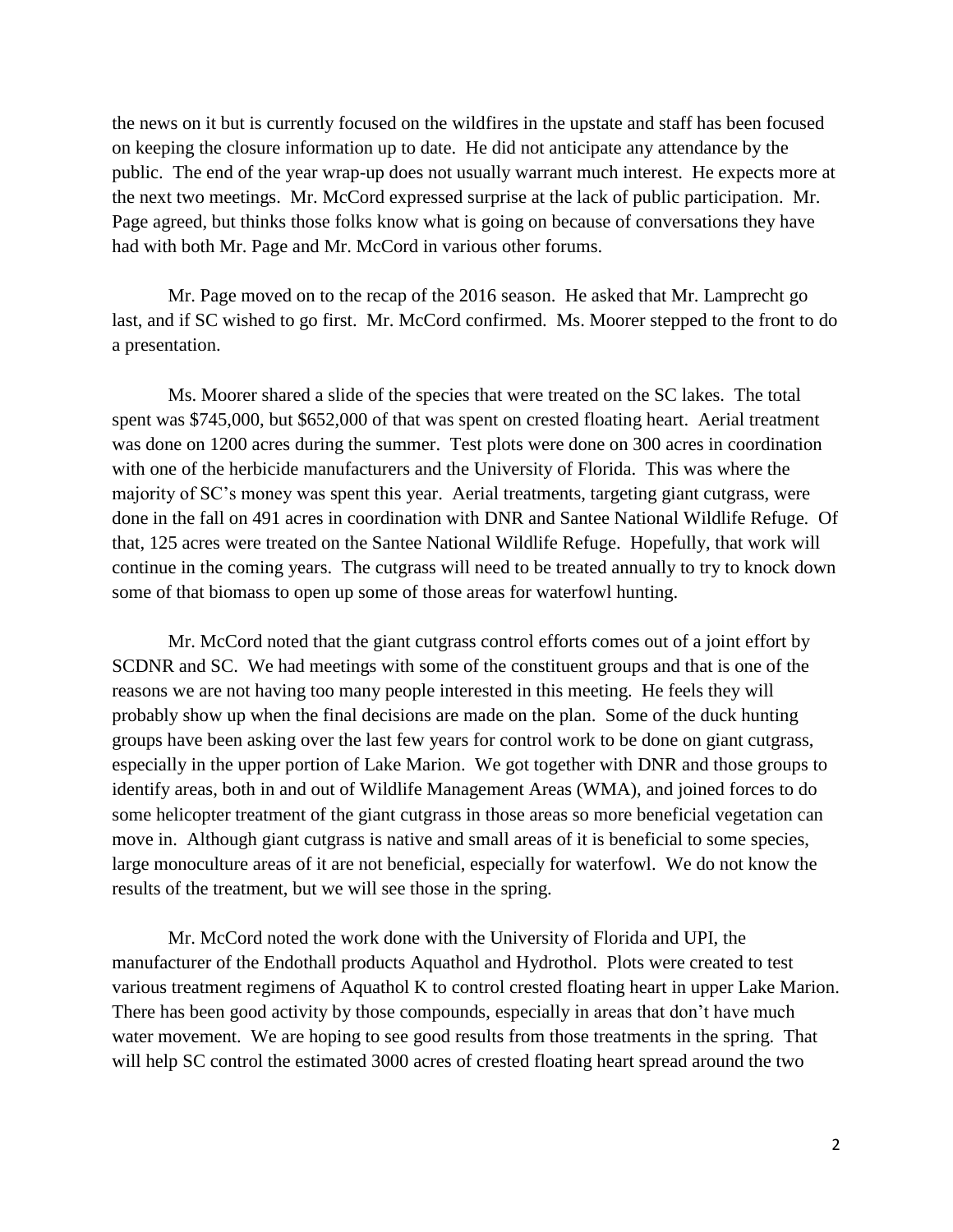lakes. Ms. Moorer stated the plants came on later in the season because the water turbidity limited the growth early in the season.

Mr. Davis asked if floating heart was being seen on the National Wildlife Refuge. Ms. Moorer confirmed that it was and that was one of the locations they hoped to test Endothall. Unfortunately, it was not on the refuge's pesticide use permit and Clearcast had to be used. Mr. McCord stated there were some difficulties working with the US Fish and Wildlife Service (FWS), as their approved herbicide list is somewhat antiquated and does not contain many of the newer products. A special permit application is required to get herbicides added, which is a very cumbersome process. SC has been working with FWS for several years to get other compounds added to give them a better chance to control problem vegetation within the refuge boundaries.

Mr. McCord said crested floating heart is going to be a big part of our control efforts in the future. Those plants were severely impacted by the high water and high turbidity of the 2015 flood. The growth of the floating leaves was delayed. The plants have submersed leaves that are almost like a head of cabbage on the lake bed, which are generally there year-round. Light penetration to those leaves can have a big impact on growth.

Mr. Perry asked what chemicals were used on the *Zizaniopsis* (giant cutgrass). Ms. Moorer stated it was Imazapyr (Habitat, etc.), Glyphosate (RoundUp, Rodeo, etc.), and MSO. Mr. Davis asked for the application rates of the chemicals. Ms. Moorer said it was 48 ounces of each plus 1% MSO at 20 gallons per acre, which is a little hot. The application got pushed back a little by Hurricane Matthew. Mr. Page stated a rate of 32 ounces of each at 15 gallons per acre would probably have been sufficient. However, he and Ms. Moorer agreed that the additional herbicide cost was worth it to hit the vegetation a little harder, since the flight cost would not change. Ms. Moorer added the decision was aided by the fact that 48 acres of cutgrass had been treated at the higher rate in the Hatchery WMA a little earlier in the year and we could see the good results of that treatment.

Mr. McCord asked if that was the same rate that DNR is using on phragmites. Mr. Page said the phragmites rate is actually higher and at or close to the maximum rate. Mr. McCord noted that for some of the areas we are likely to be treating giant cutgrass in the future, we will be looking at replacing the Imazapyr (Habitat) with Imazamox (Clearcast) if we are treating areas where we are concerned about other vegetation, like trees and shrubs. You can effectively treat across those non-target plants pretty effectively with Imazamox, but Habitat is not as selective. These areas we treated on this go-round were areas where trees and shrubs were not an issue, which is why that mix was selected. It is the same situation that Mr. Page has on the areas on the coast. You are treating the target vegetation and not affecting much non-target vegetation because there is a large monoculture of the target vegetation. Mr. Page said that a lot of the areas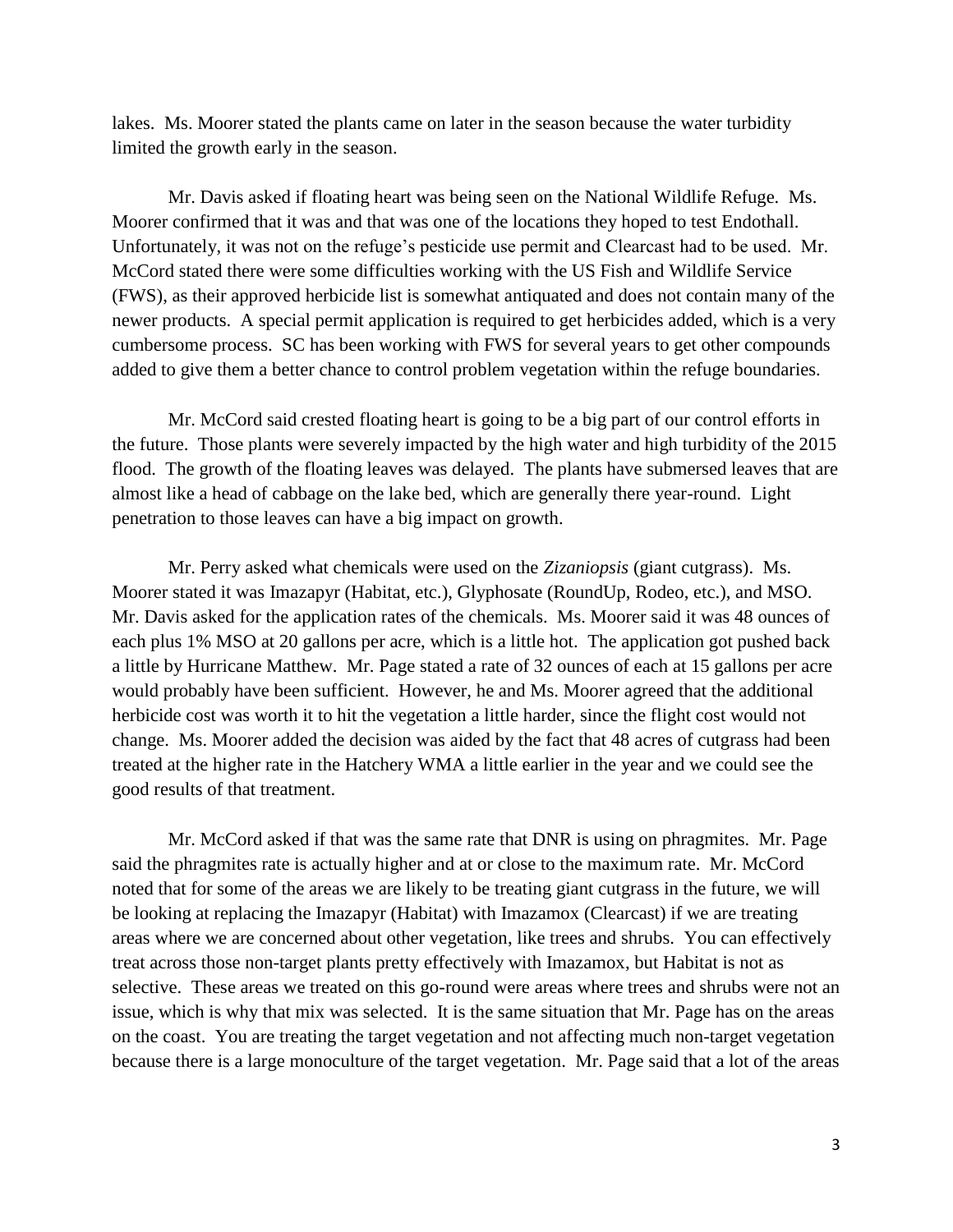have to be sprayed because they are not rice fields that can be flooded to affect control. Mr. Perry said you cannot control it unless you can flood it very deep.

Mr. Perry asked for comments on the translocation mechanism for the herbicides in *Zizaniopsis*. Is it quick, or does it persist through the fall and into the winter? Mr. McCord said he can't comment on the translocation speed. Based on studies that have been done on cutgrass and similar species, the best translocation and control occurs with late season application. You want to hit the plant as late in the season as possible without it being affected by cold and frost, because the plant is pumping more energy and components into the root system. Therefore, the herbicides get translocated there, too.

Mr. Perry asked if standing water around the root system have any impact. Mr. McCord said it doesn't stop it, but the herbicides are more effective if the plants are on dry ground. In the lake system, we are dependent on the lake levels. Most of the areas that were treated this year were inundated. Mr. Page agreed that it works better on dry ground but noted that standing water was kept on the areas treated at Samworth WMA because there were other species in the area which we wanted to comeback after the treatment. We didn't want to sterilize the soil. We wanted other seed material to grow as soon as the cutgrass dropped out. Habitat is a soil sterilant that stays in the soil for up to a year or possibly longer, so trying to establish other beneficial plants takes longer. Mr. McCord said root uptake by non-target species is very likely when you spray Habitat on dry ground. Mr. Page noted you eliminate that when you have the plants in 8 to 12 inches of water, because it dilutes quickly.

Mr. Wannamaker asked for a comparison of the effects of the 2015 flood and Hurricane Matthew. Mr. McCord said there was probably more of an impact from the hurricane because there were direct impacts from wind and wave action in addition to the inflow from upstream. As far as inflows, there was more inflow from the 1000-year flood than the hurricane. The hurricane caused a significant impact from the wind, wave action, and inflow, all of which caused an increase in turbidity and have an impact on SC's survey work.

Mr. McCord noted, as he has in other meetings, that the SC lakes didn't experience a 1000-year flood in 2015. Much of the state did, but the lakes have experienced worse conditions before. The lakes suffered both direct and indirect impacts from the hurricane. Ms. Lognion noted the upstate didn't experience anything. Mr. Page said the Pee Dee and northern portion of Myrtle Beach experienced the most flooding from the hurricane. He believes the Waccamaw River crested higher this year than last year. The Lumber River, during the 2015 flooding, did not come close to what it did after the hurricane. Different portions of the state got hammered each year. Mr. McCord said they were two extreme events and were more extreme depending on where you were.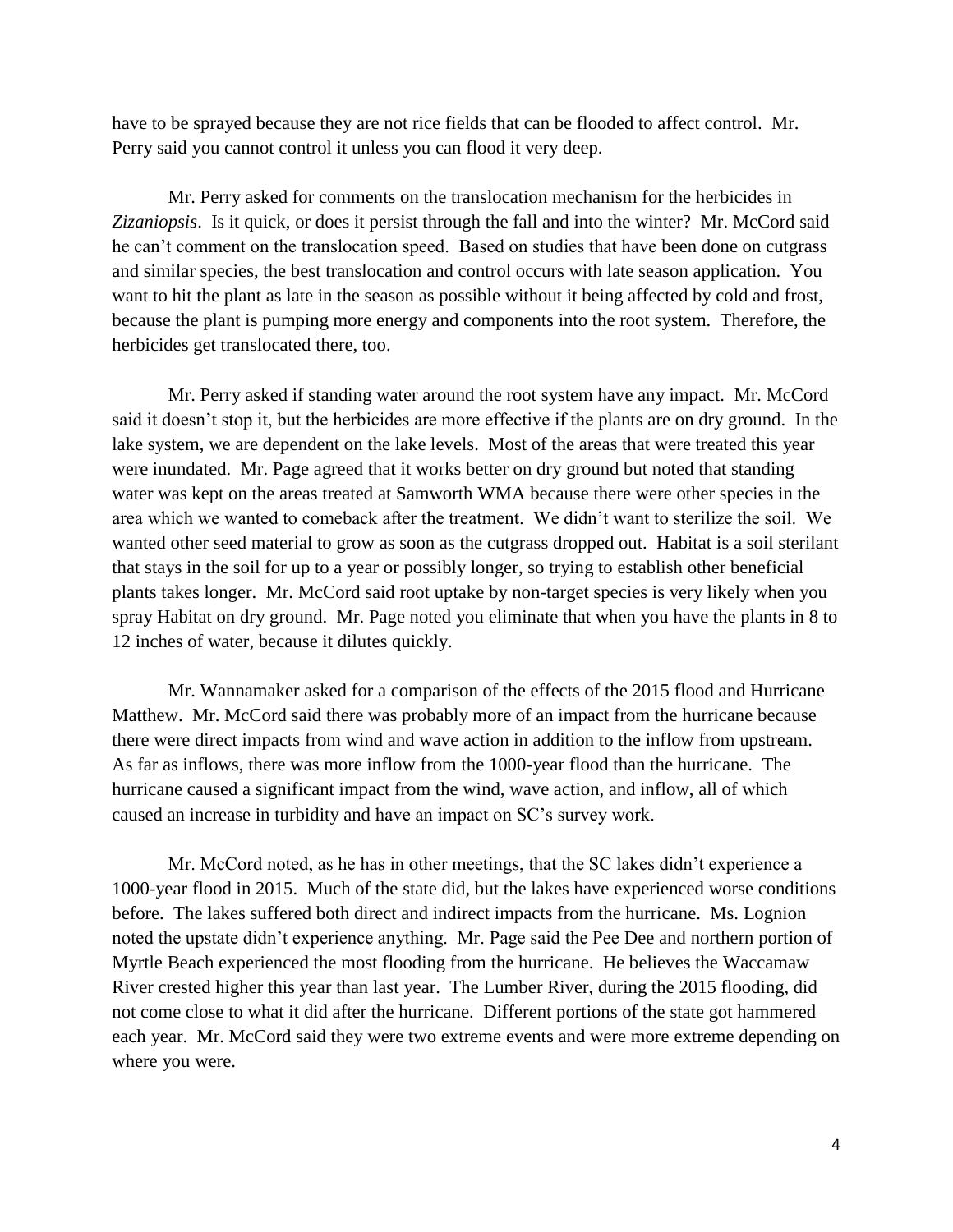Mr. McCord discussed some preliminary survey work SC staff has done and some sightings of hydrilla. We had our aerial imagery planned to start the week before the hurricane, and it was started. After the hurricane, we had to evaluate whether it was worth completing the imagery. It was completed and is providing some benefit. Due to the delays, it is going to be a little more time before we get all the results. Some areas of the lake are clear. The bottom was visible and submersed vegetation was identified. The emergent and floating vegetation was identifiable. There were a lot of areas where submersed vegetation was not visible because of the turbidity, and that was confirmed during the ground truth surveys in the boats. December is not really a good time to be doing aquatic plant surveys, especially for hydrilla, but we will continue to do them probably through the month and possibly beyond. We hope that the recent rains don't increase the turbidity of the lakes.

Mr. McCord noted that the points shown of the maps in the presentation indicate multiple findings of hydrilla within the same area. In the limited survey we have done, sixty-five locations have been found where hydrilla is actively growing. The north side of both reservoirs was reasonably clear, because of the way water flows thru them. When we have large inflows of turbid water, it tends to impact all of the upper portion of Lake Marion and then the southern portion of the lower portion of it. We were lucky to be able to survey the northern sides of both lakes. Some of that was left over from the 2015 flood, and then hurricane Matthew made things worse. On the northern areas, we saw hydrilla, mixed with other native vegetation, growing in almost every cove we could access. Ms. Moorer noted the red areas on the map are the areas that were part of the ground truth surveys. Mr. McCord pointed out areas where they tried to survey but were too turbid to survey. They did not go up into the residential areas but will survey them later as those areas have supported a lot of hydrilla in the past.

Mr. McCord noted the impoundments on Potato Creek and Taw Caw Creek have been discussed before, and the rains from Matthew caused both of them to overtop their causeways. That is not unusual for the Potato Creek impoundment, but it is unusual for the Taw Caw impoundment. Both of those areas have had issues with hydrilla and have been treated in the past. Mr. Page said it was good that the screens have not been put in place. Mr. McCord said the screens were in place before the hurricane and got clogged with vegetation. However, it would not have mattered whether they were there or not, because floating islands of cattails, willows, and other vegetation got washed down from the upper ends of the impoundments. That vegetation washed up against the causeways, was about 50 feet wide and blocked the outlets. They have since been cleared off, but an additional five inches of rain may cause water to cross the road again. That is an area that is being worked on. The decision was made to stock grass carp to control the hydrilla, but that has not been done yet. The impoundments are prepared for that with the grates in place, although the grates need a little work before stocking takes place. Mr. Page was thankful the stocking had not taken place because fish would have been lost. Mr. McCord said the loss would not have been great. Carp have been stocked there in the past when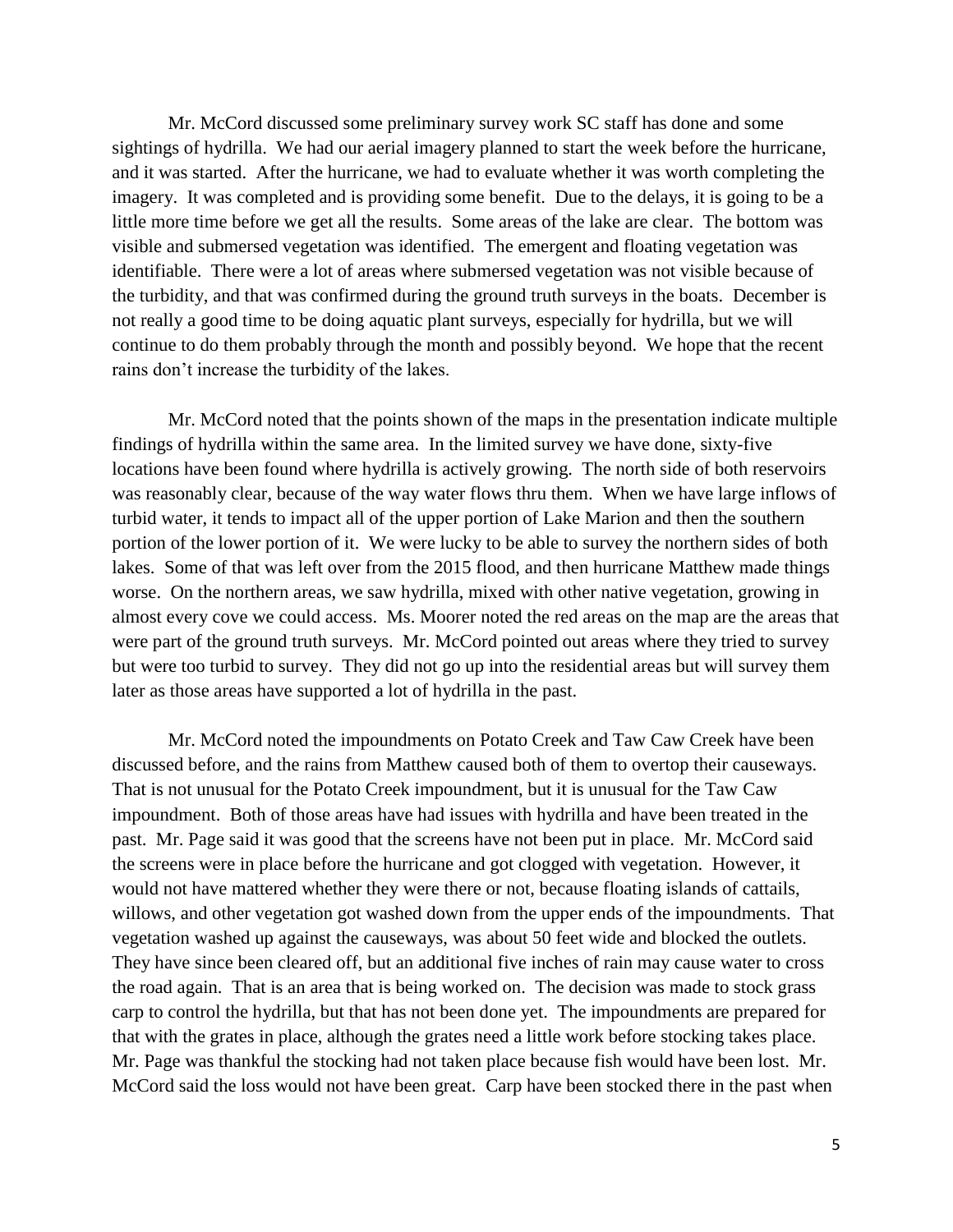the water has overtopped the causeway. During those times, Mr. McCord personally witnessed carp swimming over the causeway, but we did not lose the majority of the population. Carp tend to be an upstream swimming species, and Mr. McCord's experience is that we do not see a huge number of them go out during overflow events like this. That may or may not be the case for spills at the dam on Lake Marion, but he suspects it is. He does not think we lose large numbers of fish, simply because there is not the appropriate habitat near those spills, and the majority of the fish are in areas away from the spillway. Mr. Page noted that hundreds of carp were lost out of Lake Murray during the 2015 flooding when the emergency spillways were opened. That is one of the deeper areas of the lake with very little vegetation. Mr. McCord does not deny that we lost some fish but would be surprised if it was significant numbers. It is guesswork at this point.

Mr. Davis asked if Mr. McCord was able to survey the area near the north shoreline between Elliot's and Jacks Creek that had hydrilla. Mr. McCord said it was too muddy up there but is sure that it's still there. Mr. Davis was curious if it had been scoured or shaded out. Mr. McCord thinks, from experience, that the high turbidity will slow its growth, but not stop it. It will bounce back as soon as the turbidity is reduced. He fully expects the hydrilla to be in that area when they are able to survey it. Hydrilla doesn't completely senesce in the SC system and has not for decades. He has no doubt that it will be actively growing in late year surveys. It is not the prime time to survey for native submersed vegetation, most of which does senesce and often breaks off to root crowns that are not easily identifiable.

Mr. McCord showed a slide of survey areas on the north shore of Lake Moultrie. Some of the hydrilla there was mixed in with *Lyngbya* algae, which slows the hydrilla's growth, and it was very difficult to discern. We did not have an opportunity to do extensive sampling out in the more open areas, but it was growing in water that was 6-8 feet deep. All the other areas were shoreline areas that were 1-4 feet deep at the time of sampling. We did see grass carp feeding in these areas. The carp are not that smart but are pretty good at finding hydrilla when it is starting to grow. The hydrilla is very widespread, in terms of where we are finding it again, and is repeating its historical condition. The next slide was a mix of native vegetation with hydrilla mixed in. That is where it usually starts, hidden amongst the natives. That was typical of most of the areas where we found it.

Mr. McCord said this is not documented in acres of vegetation, nor will it be. We do not want to get to that point. This is documenting areas where hydrilla is being found. He pointed to an area on the slide and said the hydrilla could probably be measured in square feet, but that makes it no less significant. It is in an area that is accessible to grass carp but is not being controlled at this point and is beginning to expand.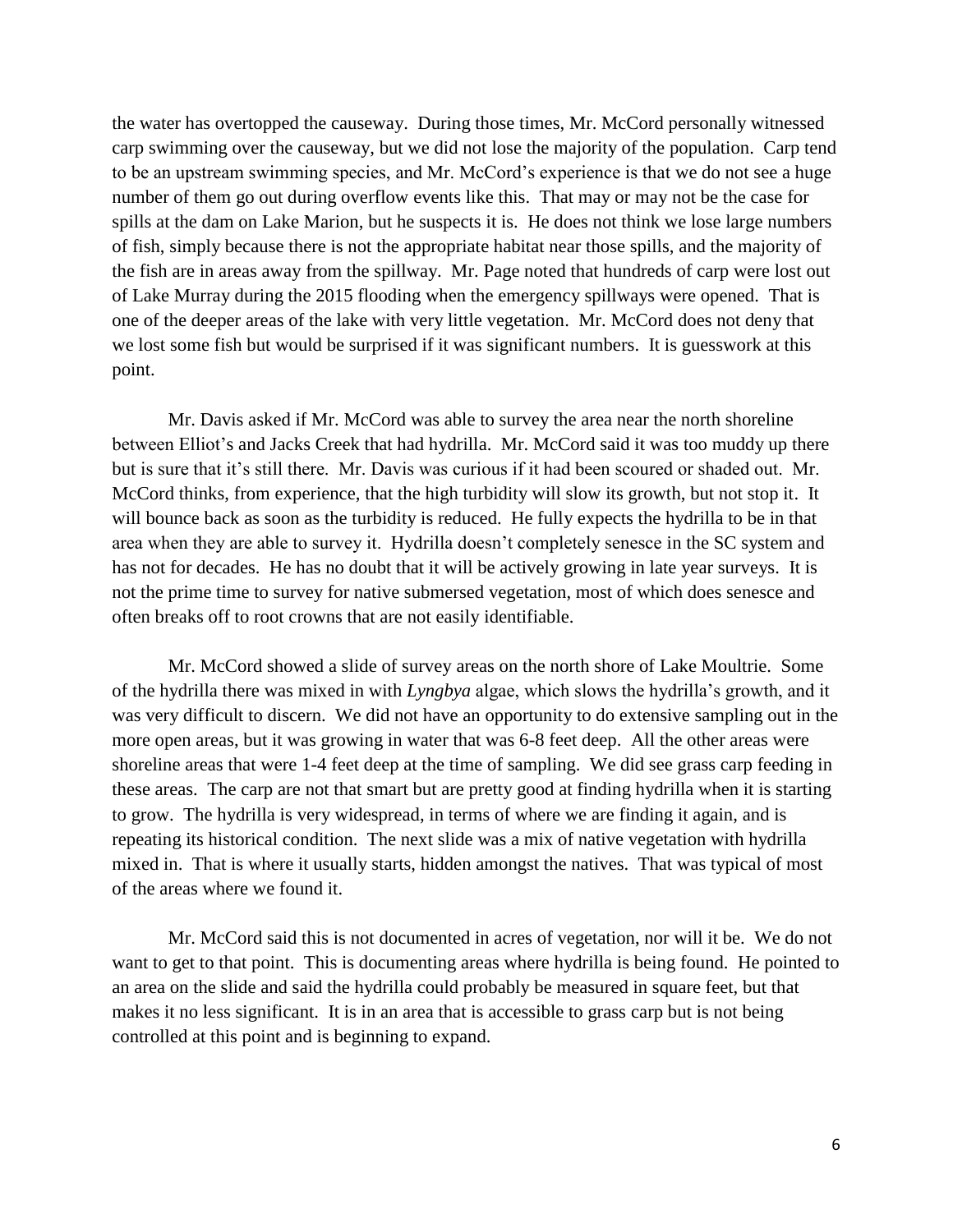Mr. Morrison discussed the historical information on the next slide. It is an update of a graph that has probably been shown at a previous meeting. It only goes back to 2003 but shows hydrilla acres versus grass carp stocking. It does not show a lot of the declining carp population coming down from the hundreds of thousands in the 1990's. We start at 26,000 carp in 2003, based on the carp model, which allows for 32 percent annual mortality over the years. At that point, we were at a hydrilla level of about 200 acres. In the early 2000's, we had a lot of low water level events, with clear water. This allowed hydrilla to take off in some of the deeper areas of the lake. We had no grass carp stocking from 2003 until a small stocking of 2,000 fish in 2007. We went on and where the two axes cross shows about a 12,000 carp population. In 2009, we stocked to an estimated population level of 12,000, which we thought was significant at the time, because that was the level where the two lines crossed. However, you can see that the hydrilla acreage continued to advance. The next year, in 2010, we raised the carp numbers back up to 20,000, which is the 1 per 8 acre level that has been recommended by Phil Kirk, primarily from his work in Piedmont reservoirs. The next year, we were at 1,200 hydrilla acres. Then we decided to chase the hydrilla and raised the carp numbers to 30,000. During the next year, the hydrilla population nearly tripled to 3,600 acres. In 2012, we knew we needed to get back to the control measure of the carp and stocked 109,000 new carp into the system. During the same year, the hydrilla population increased from 3,600 to 7,000 acres. In 2013, we added an additional 114,000 carp. There were not any low water levels events in 2013. With the increase in carp numbers and turbidity, the hydrilla acreage went down to around 1,000 acres. Those were the last carp that stocked in the system. Right now, the estimated level of carp for 2017 is 43,000. We are starting to see hydrilla come back, but do not have a good estimate of the acreage yet because it is spotty.

Mr. Page asked to make some comments. He thinks we learned something from this. It happened the time before. In the early 2000's, when the hydrilla was under control and its levels were low, we could have been doing maintenance stocking. We would have stayed above the curve and continued to control the hydrilla. When we drop below that, we are not in maintenance mode anymore. We are in control mode. The hydrilla is outgaining the carp. Once you are in control mode, you have to have a threshold event, which gets enough carp in the system to once again gain control. You cannot chase your tail and expect the maintenance stockings to do control work. We had to get that big peak of carp numbers to be able to control the hydrilla. That is what we don't want to have to do again.

Mr. McCord agreed and pointed out that the 200 acres of hydrilla shown in the early 2000's on the slide was a base line number used at that time. In 2014, it is 100 acres, which is a base line decided on by Mr. McCord, based on what has been seen and years of experience. We are never without hydrilla. It will be around the system, trying to come back. There has been too much studying of tuber population and regrowth that shows they can last for fifteen years and regrow when conditions are right. Right now, based on what we have seen and extrapolating it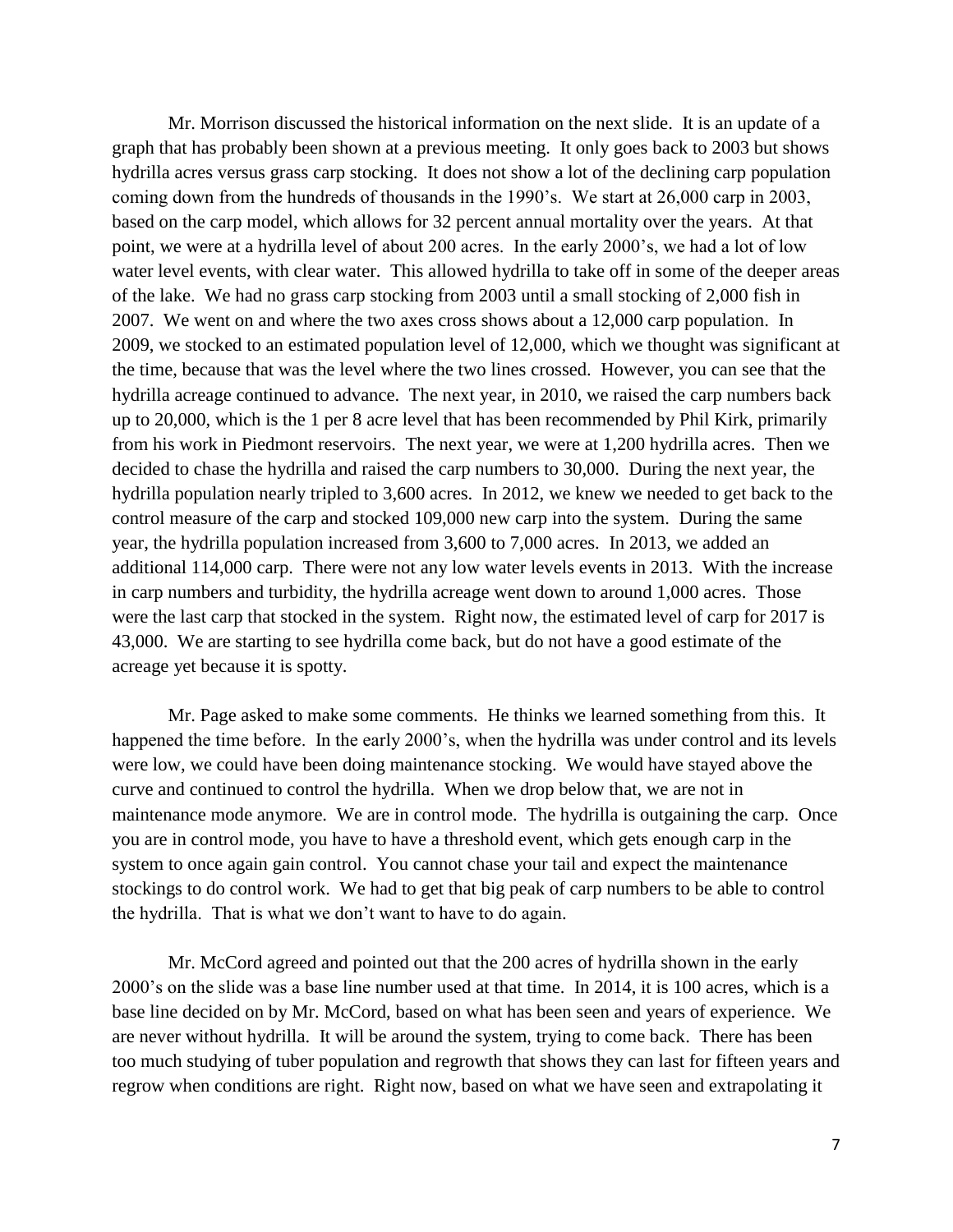to the rest of the system, we are in a similar situation as the early 2000's. It is going to do exactly what it has done in the past. If we do not take action, we are going to see the same thing happen again, which is much more significant to SC than others.

Mr. Page passed out copies of a spreadsheet, which he had planned to cover later. Since it is already being discussed, he decided to go ahead and bring it up. It contains the information in the graph in the slide. It shows how things have repeated over the years. As scientists, we need to slow the curve down, so we can have a better idea of what is happening, without these big jumps in the carp population. That is one of the reasons we talked about carp last year and will again this year. Do we really think it will be effective to stock carp this year? No. Is it going to be effective from a standpoint of increasing our knowledge and making the science better? Yes, because he thinks we will be able to slow down that curve. Instead of taking giant steps, slow it down to baby steps, so we can catch up with it. He does not know about everyone else, but his brain can only analyze something so fast, especially the way hydrilla grows. You are looking at an event where it takes a couple of years to gain control of hydrilla anyway, once you get in a control situation. So, you have about a two-year lag. If we can slow that curve down, so we can get better figures on it and know the best number carp to keep the hydrilla in check. It may be 1:8, 1:10, or 1:6. We do not have enough information to know right now.

Mr. McCord pointed out that the purpose of the original grass carp stocking program, developed in the late '80s and initiated in 1989, had a long-term plan attached to that stocking. It was the largest stocking in the world, at that time, of grass carp to control vegetation. It was not a single stocking plan, or a several year stocking plan. It was a multi-year plan, out to infinity, to get control of and maintain control of hydrilla. The holy grail of that process is to find the magic number of grass carp that we want to try to maintain. Based on what we are seeing right now and what the best estimate number of grass carp it, which is about 40,000 fish at the beginning of 2017, we are seeing the same thing happen with hydrilla as we have seen twice in the past. We have not made the appropriate decision. He is not saying that 40,000 is the holy grail. He is saying the number of fish we are expecting to have in the system at the beginning of 2017, is very close and probably the closest we have been to being at the appropriate level to keep hydrilla under control. It is beginning to get out of control at a level of fish between 40,000 and 60,000, which is what we had at the beginning of 2016. He sees that as a very realistic target that is exactly what we have been trying to do for decades with this grass carp stocking program.

Mr. McCord noted that part of this organization's mandate to manage a grass carp level that will control hydrilla and allow native vegetation to grow. We are seeing *Vallisneria* coming up in all the areas we surveyed. The aerial photography picked it up and it has been ground truthed to confirm the species. He indicated the leaf lengths being seen and noted that the plants are actively growing. This species does not grow when the turbidity levels are high, or the lake levels are high, because there is not enough light penetration. That situation is beginning to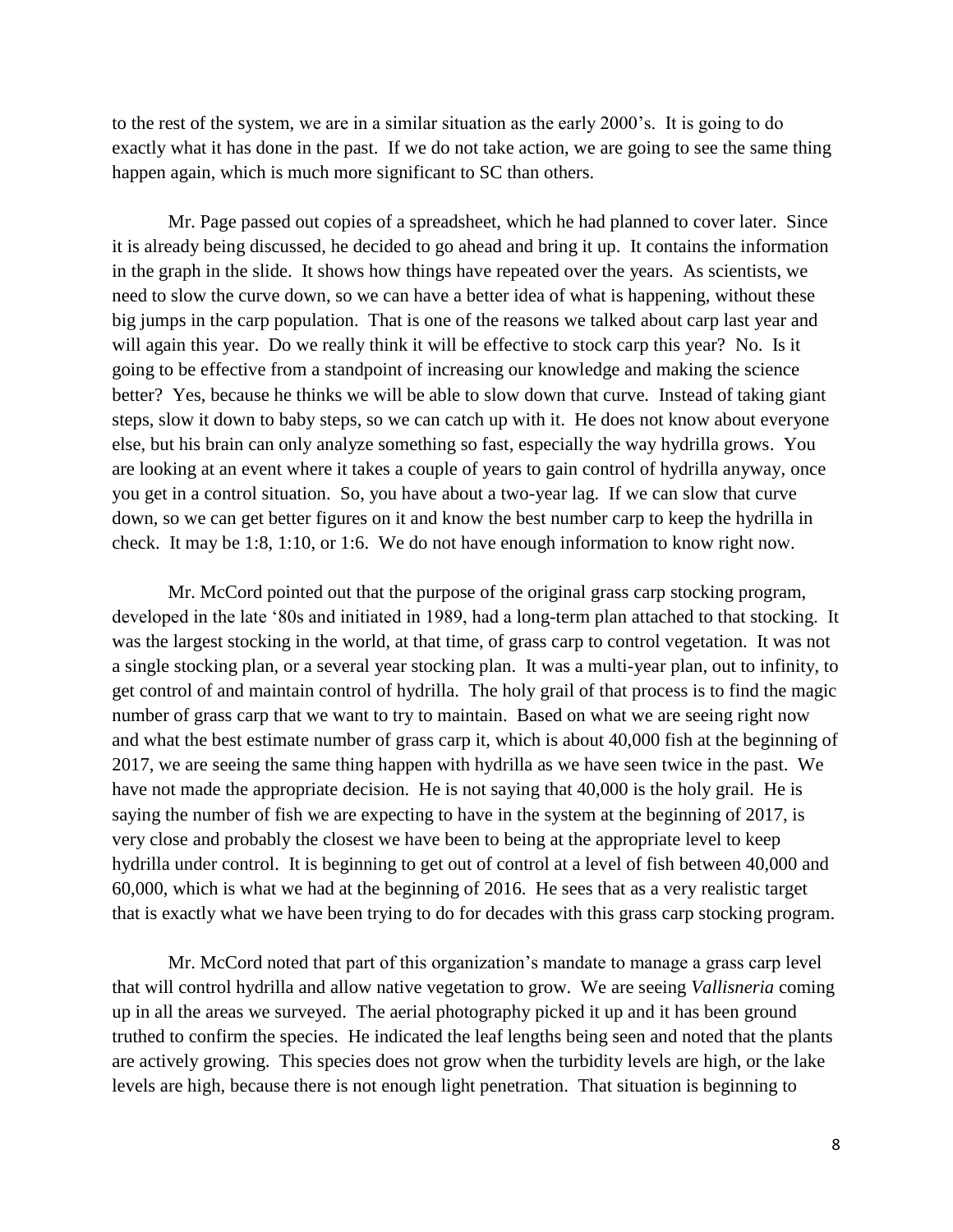change, so it is beginning to grow, with seeds and root crowns sprouting. Those are some of the things we look for when trying to determine the appropriate number of carp in the system. It is an excellent place to start, if we treat it like we have talked about for years. The number will be adjusted based on mortality and what we see in the system. As Mr. Page said, we cannot allow hydrilla to start that upward shoot again, where we have to control it with large scale stocking of grass carp. It is bad for the system, the SC budget, and the management of the SC lakes. It is a bad precedent to be set by the APMC to do that again.

Mr. Wannamaker asked if stocking that many carp could be afforded. Mr. McCord said that question needed to be directed to either him or Ms. Hood, as it is the SC budget is the only budget that is affected by this decision. He wanted to make it clear that the cost of grass carp stocking and spraying herbicide for hydrilla and other weed control comes exclusively from SC. There is no cost share money coming to them through the program and the council, as there has been in the past. It is a significant budget impact. We have an opportunity here, with good information, to target a number that is not a ridiculously high number of fish. You are talking about 40,000 fish in a very large reservoir that is unlike any other reservoir where studies have been done that recommend lower level of fish. Those reservoirs do not have the capability to support as much hydrilla, because they don't have as much shallow water, the same nutrient load, the historic populations of hydrilla, and in some cases, have a different subtype of hydrilla than the SC lakes. They have a monoecious hydrilla, which is not as aggressive as the dioecious hydrilla in the SC lakes. All of those things need to be kept in mind. Mr. Page said he didn't want to have the hydrilla discussion now. That is not what this meeting is for. It is for a recap of the year.

Ms. Eidson asked for clarification on how many times this has happened before. She thought someone said it had happened twice. Mr. Page said it has happened once before. This is the second time we are approaching that threshold. It happened with the original stocking and we did not do the maintenance stocking as we should have. Mr. Lamprecht commented that we have this model number of 43,000, which is a good number to hang our hat on, but we have already discussed losing grass carp out of sub-impoundments due to flooding. The gates of Santee Dam were open for about 85 days from the October 2015 thru February 2016, so we lost a significant number of fish downstream and we have no way of estimating that. That number is a good place to start but realize the actual number may be lower than that.

Mr. McCord asked if Mr. Lamprecht had any numbers on previous spills during the life of the grass carp stocking project. Mr. Lamprecht has not scrutinized that, but there were spills during that time where mortality estimates were being made. Part of that estimate included immigration out of the system, so there was some spilling. Mr. McCord said we have had significantly bigger and longer spills in the past than what we had during the time frame you are talking about that could be affecting the number we are looking at now. These numbers have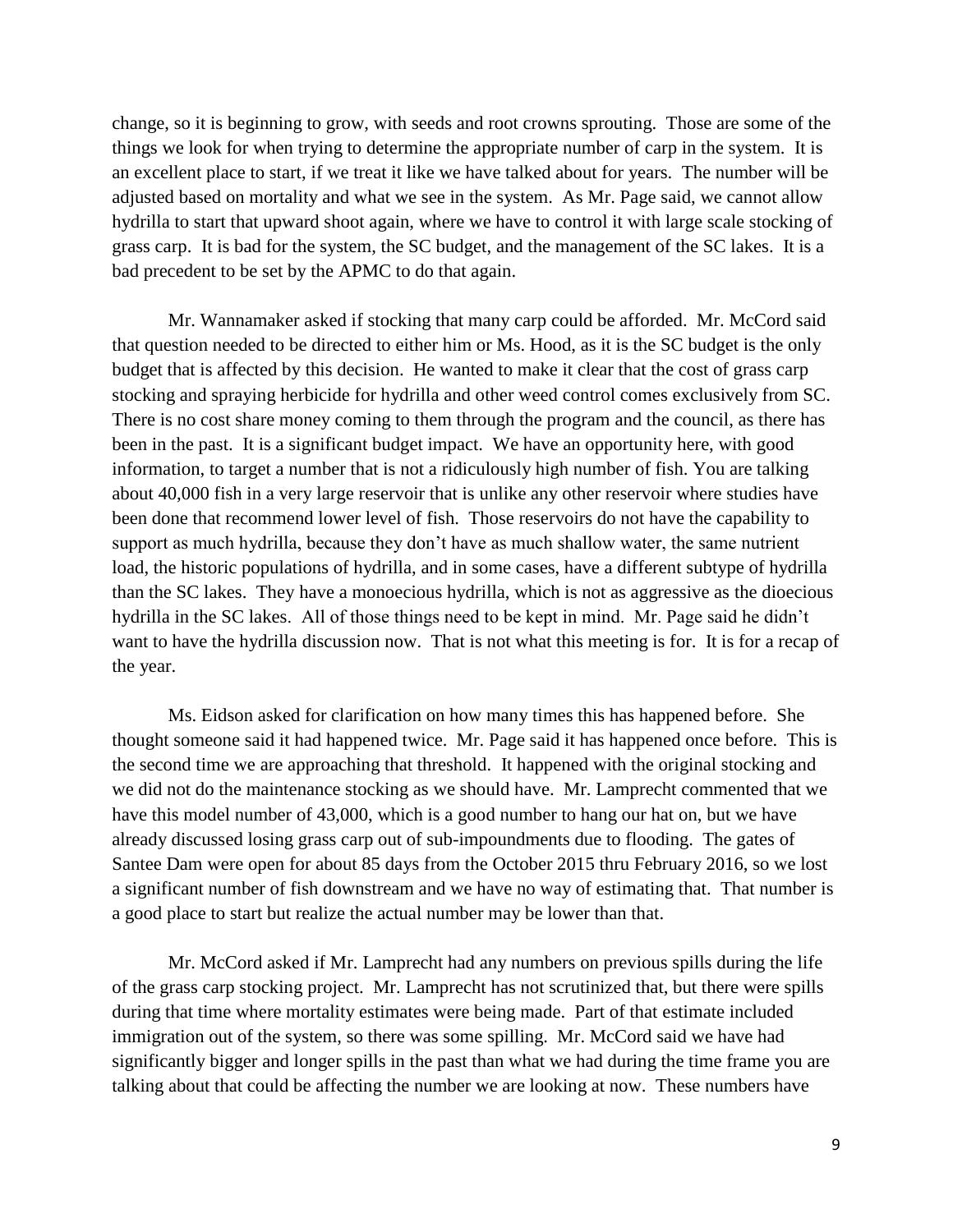never been adjusted based on spills from the Santee Cooper dams. Why would we do it now? He can get the numbers, but the spills from the 1000-year flood and Hurricane Matthew are not significant in comparison to other spills we have had during the life of the grass carp stocking. We have spills on a regular basis, because that's what the system is for. It has never been considered a big impact on the grass carp stocking model, nor have we changed our numbers based on an estimated number of fish we have lost during a spill event. We have no way of determining that.

Mr. Page said there were similar issues on Lake Greenwood and Lake Murray, and he will talk about that later. The issue there is that we have eye witness accounts from our fisheries biologists that we had hundreds, close to thousands, of grass carp that were dead in the parking lot at Saluda River Shoals Park. It flooded, and the carp were thrown out of that system up close to the dam. We do not know numbers. There is obviously some impact, but how do we monitor that and deal with it? Ms. Eidson said it would be nice to have the spill data for the lakes where stocking is occurring, so we can compare that information. Mr. McCord said he could get that data for the SC lakes. Mr. Page said he can find out what we can get. He is not sure they can provide that information, since they went to the emergency spillway, which is only used in dire circumstances. Anything that comes thru the Lake Murray dam is not going to have fish in it, because they are pulling from the bottom of the lake.

Mr. Page said he does not ever want to put 100's of thousands of grass carp in the SC lake system again, ever, because he knows what it does to everything else in that system. There is that threshold, and once you get past that stage, there is an awful lot of carp hanging around in there. Once they lose their preferred food source of hydrilla, they do start eating other stuff and it impacts the native vegetation at that stage. We don't want to impact the native vegetation. We need to get to that balancing point. We are trying to do something that is hard to do, to get to that perfect balance. If we have to do it in big steps, we are probably never going to get there. If we can do in in baby steps, to work our way to it and then back up if we go a little too far. We can probably get it if we go slowly. He thinks that balance may change from year to year, based on environmental conditions. We are trying to outsmart Mother Nature, to a degree. We know we cannot do it, but we can come awful close sometimes. We have screwed her up when start messing with her in these big swings. We need to do some little swings.

Mr. Page started reviewing the DNR work. We had some of the same issues that SC had. The cutgrass work included the work done on the SC lakes. The cost share shown for all the work is about a 50-50 split for the different groups. He thinks the actual money brought in through water recreation funds is about \$450,000, which covers staff, overhead, and control work. Our budget for just the control work ends up being about \$250,000 to \$300,000 per year. That is all we have. There are no state appropriated dollars or extra money. Luckily, gas is cheap, so people are buying it. The gas tax money is good.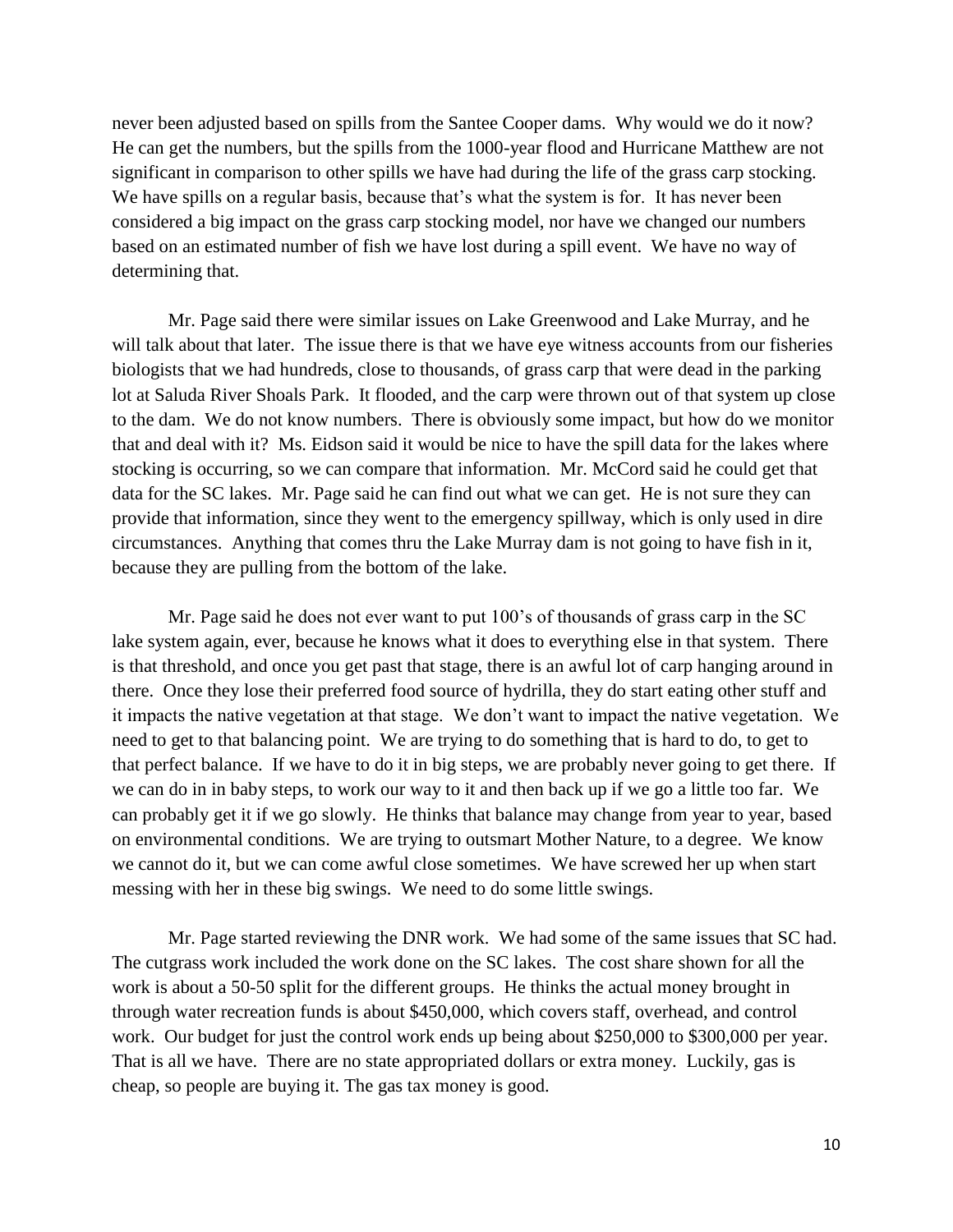Mr. Page discussed hydrilla, which is mostly in two spots. One spot is on Back River Reservoir, which has been there forever. We treat around the SCE&G water intake and they cost share that with us at a 50/50 rate. We also treat around the boat ramps. Both SCE&G and Charleston Public Works (CPW) pay us to treat that. The other part of the hydrilla number is 52 acres in Lake Greenwood. It has come back, and the carp numbers were down. We figured we have lost some somewhere, even though we were doing maintenance stocking. The response to that number was to increase the maintenance stocking from 250 to 500. Mr. Page was asking for forgiveness, because he did not ask permission from the council before making that change. He did the same thing in Murray and stocked 1500 instead of the planned 1100. He did that because of the uncertainty of what we lost, and watching those indicator species, such as the naiads, *Najas*, and *Vallisneria*. We have *Vallisneria* in Lake Murray and a bunch of it in Lake Greenwood. The hydrilla was mixed in with the *Vallisneria*, so we probably do not have either in the places that were treated with Sonar. That is the problem. There may have been enough carp, but they could not get to the hydrilla because it was hidden by the *Vallisneria*, or they were not hungry enough to eat the *Vallisneria* to get to the hydrilla. We saw a good fringe of *Vallisneria* in some of the coves. You would think that was all that was there until you threw a rake. On the rake was a lot of *Vallisneria*, a few naiads and all of the sudden, hydrilla. And it was down. It was so low in September and October when we discovered it, that it looked like new growth. It was not up earlier in the year. Duke also found eight acres of hydrilla in Lake Keowee, and they treated it.

Mr. Page said the second thing on the list is *Phragmites*. That represents a pretty good chunk of our agency money. That is basically all paid for by SCDNR. That is a lot of money to us. He did not cost share that completely with them. He cost shared that partially. That is done primarily on Santee Coastal Reserve, but also a few other places around the state. We are in this never-ending cycle where we treat it and get pretty good control. Then they look out there and don't see it for a couple years, think it is gone, and do not treat the areas. Two or three years later, they are calling back because it has come back. There were some issues with a high rate of turnover in the biologist position for managing the property. He has discussed it with the current biologists, who are pretty good, and we are trying to get them back into a maintenance mode. He's not lecturing them about it, and they are asking questions.

Mr. Page moved on to Water Hyacinth, is still an issue in the same places: Cooper River, Back River, and Goose Creek. Water lettuce is primarily on Goose Creek and is mostly under control. There is some *Salvinia minima* out there, in a few places on the SC lakes. There is no *S. molesta* yet. Primrose is pretty much state wide. Wherever there is water, there is potential for problems with primrose. The miscellaneous category covers a wide variety of plants that can cause issues. *Sesbania* is on there because that was at Bonneau Ferry in a field of planted corn. It cannot be flooded as deep as the manager would like to flood it to get rid of some of the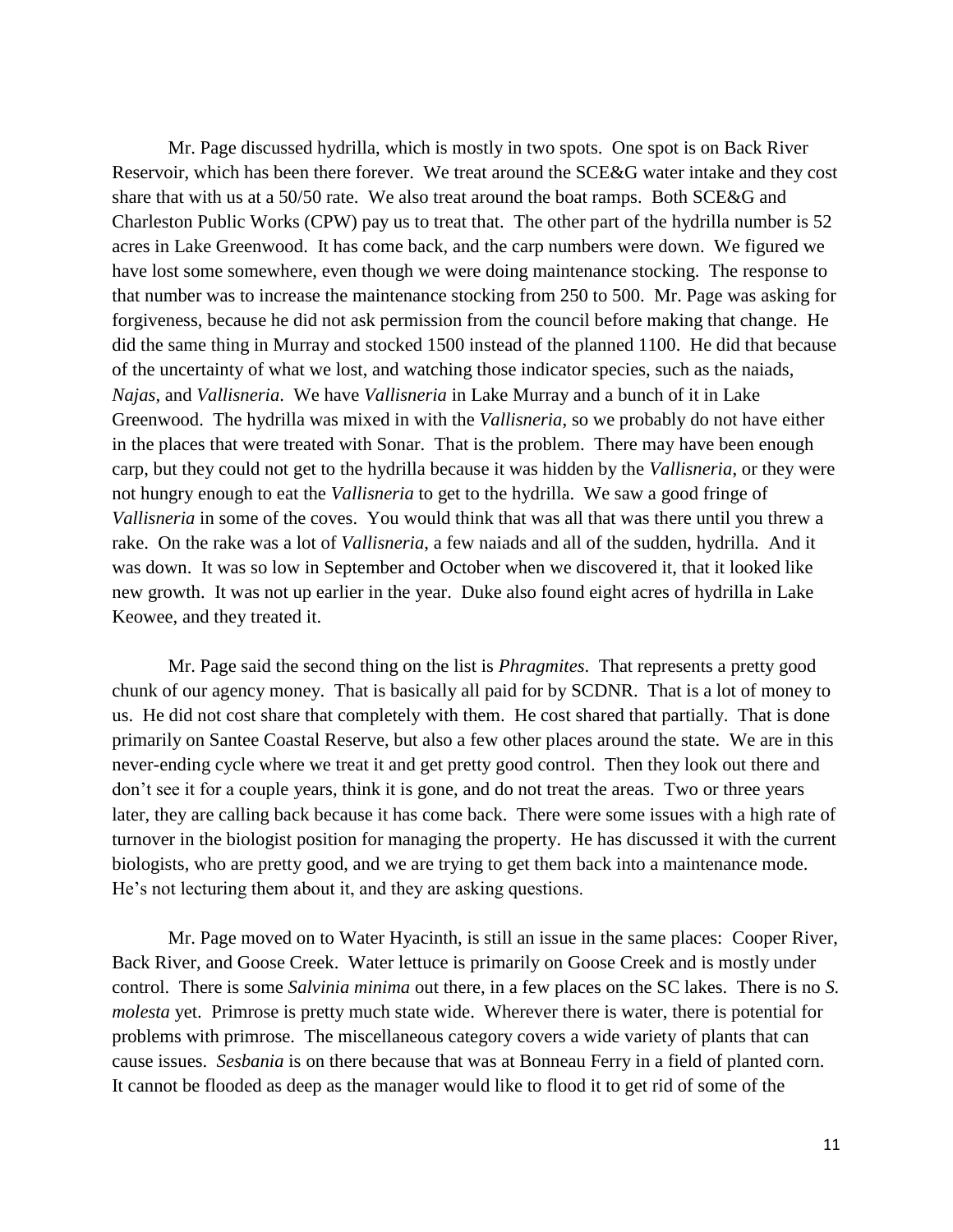vegetation. Evidently, *Sesbania* seeds late in the season, and if you can treat it late in the season with something like a standard 2-4D, you can eliminate the seed pattern for that year. The herbicide can make the seeds non-viable. We tried that and it will be interesting to see how it works. As he understands it, the only real effective treatment for *Sesbania* is repeated, very deep-water flooding and tilling, pre-emergent herbicide treatment, or fire in combination with flooding. We already talked about cutgrass.

Mr. Page briefly reviewed the carp stocking numbers. They were: Lake Murray – 1,500, Goose Creek Reservoir – 1000, Lake Greenwood – 500, Lake Prestwood – 500, and Lake Long – 200. He figures the stocking number and then rounds to the next hundred to make ordering easier. We are going to talk about Lake Murray when we get to the next level.

Mr. McCord asked to go back to the *Salvinia* discussion briefly. The SC staff did find it in upper Lake Marion. He and Ms. Moorer did identify it as *S. minima*, but that is not a plant he is real familiar with. If we find it again, he would like to send it to someone who is more familiar with the process of identification. He is 99 percent sure but would not want to make a mistake on that plant. It was treated where it was found. Mr. Page said those could be sent to the university herbariums or possibly Cindy Smith, but he hasn't been able to get in touch with her. Mr. McCord said that could be discussed later, since we probably will not see any more of it until spring. We will make a point of going back to that area to see about pulling some more out for a positive identification. We will treat it differently depending on the species.

Mr. Page discussed the cooperative work that is being done. There are a lot of different groups that we are working with to control invasive species across the state. They include Santee Cooper, SCPRT, SCDNR Wildlife and Freshwater Fisheries Section, US Fish and Wildlife Service, local and county governments, NGO's (such as The Nature Conservancy), and private companies. He talks about cost share, but it is cooperative work where they pay us back. We don't give them any money. They pay us. We work with some of the local and county governments, but probably not enough of them use us.

Mr. Page mentioned The Nature Conservancy (TNC) as one of the NGO's we work with. Let's talk about the SC Waterfowl Association (SCWA). They approached SC and DNR with a project to potentially cost share some cut grass control, which would provide some better hunting opportunities on the SC lakes. After talking with Mr. Lamprecht, we found that it would provide some better fish habitat, too. SCWA is still in the planning stage, but they kind of gave us a new bone. Mr. Page and Mr. McCord both looked at it and Mr. Page probably jumped on it a little harder because it was something new and exciting. Mr. Page jumped in and started working on it. He kind of roped SC into helping, and they have done most of the legwork. We got the project going. We spoke to David Wielicki, with SCWA, and got a general map of the areas they wanted some cut grass control in. Ms. Moorer whittled that down, based on some earlier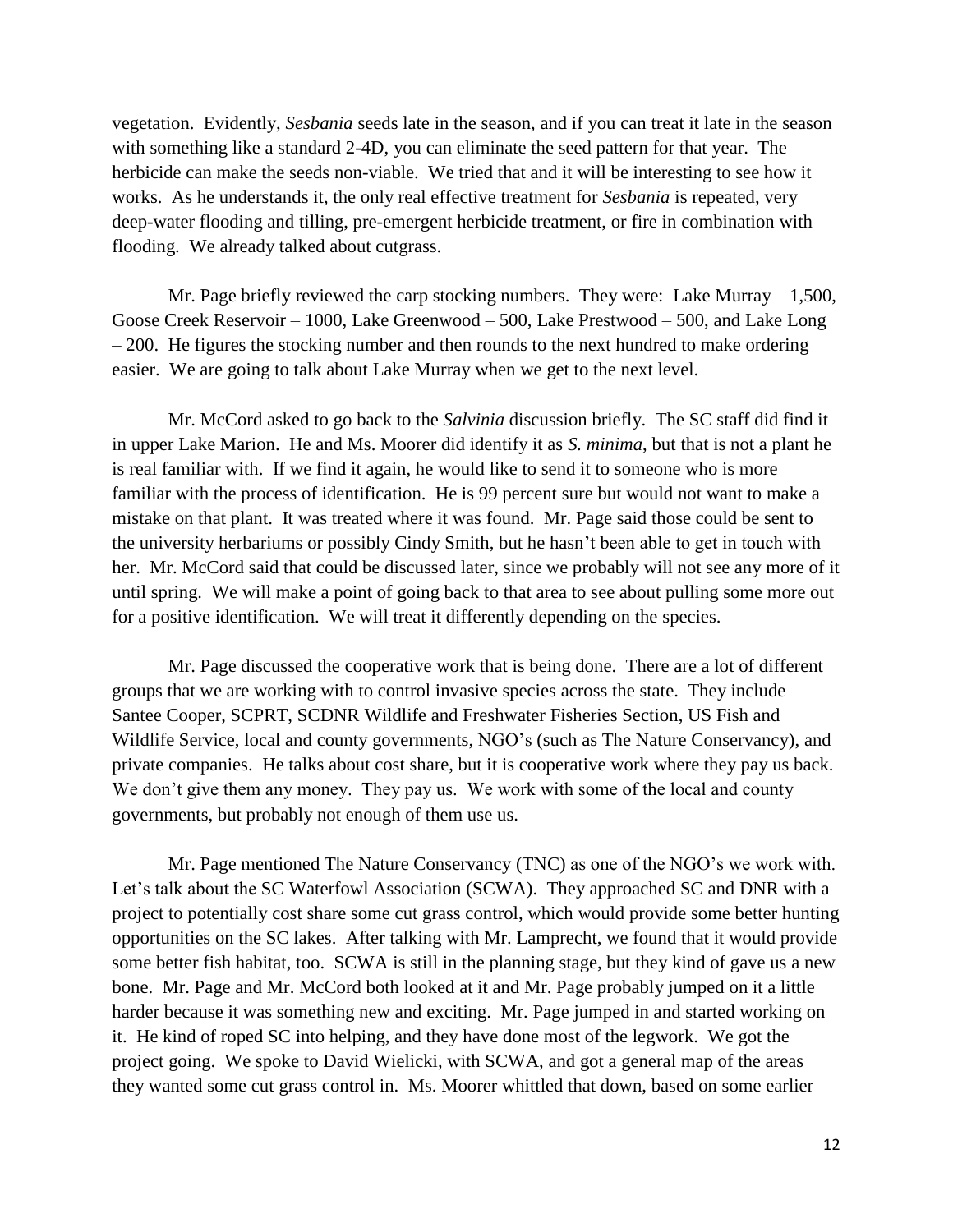surveys. She provided all the information about the sites we were going to work on. In the meantime, Mr. Page was talking with the biologists at Hickory Top, Sandy Beach, and Hatchery WMAs about what we could do in those areas to do the same things. We discussed what could be done to increase habitat, improve fisheries, and open things up. This will not be a one-year process. It will be a multi-year process. The SCWA said they think they can find some money to cost share with us, but they are still in the planning stage. We have already done almost 500 acres of work and it didn't cost that much, 30-40 thousand dollars. That's not that much, in the grand scheme of things. Hopefully, they will be able to find some money to give us to help cover the cost in the future. But it will build good will between us and the members of that organization. We are not trying to do anything to screw anyone. We are just trying to do what we are supposed to do. Part of that is to increase habitat and provide relief from problematic species. It is a good way to do it.

Mr. McCord disagreed a little bit with the characterization. It is not that he is not interested in pursuing that project. We did pursue it, treated a lot of vegetation, and are committed to continuing it. Before SC commits to doing something like targeting giant cutgrass, we have to look in the crystal ball and determine what we are going to have to do to control other species, like hydrilla and crested floating heart, as well as grass carp stocking, as the season progresses. We had to throttle our enthusiasm a little bit, but we are very enthusiastic about the project. He has talked with David Wielicki a lot about cut grass. He has also spoken with Clark McCrary and his group of people about it as well. He thinks it a worthwhile project that can be done without spending a huge amount of money. The biggest part of it is that when we first started talking to those groups, they wanted to develop a plan that would be reviewed by those groups. It was like they wanted to create another plant management council for the purpose of controlling one plant in isolated areas in the lake. We decided to go ahead and do what needed to be done based on what SC and DNR thinks is correct. We have already gotten a lot of work done and are well ahead those groups. He hopes that they are aware that that we have already made some significant progress towards what they wanted us to do. Mr. Page hopes they understand that they still need to back up their end of it and provide some money for the project. Mr. McCord would love for them to do that. Even though it will be a small amount of money, it is a commitment from them to be part of the process. Mr. Page noted that cutgrass work is already in the plan, so a separate plan for these groups isn't needed. It is a waste of our time.

Mr. Page continued his presentation and pointed out the details of the cutgrass work that was done on the WMAs and SC lakes. The total work done on SC lakes with everyone, was about 692 acres. He added in the work on the Hickory Top, Sandy Beach, and Hatchery WMAs. That is not all cutgrass work. It includes different things. We took a different approach in some places. We were trying to be very selective in places like Sandy Beach. Stoney Bay is part of Sandy Beach, and we treated that to open it up areas. Mr. McCord noted Stoney Bay is a waterfowl impoundment where the water levels can be easily managed. It is very important that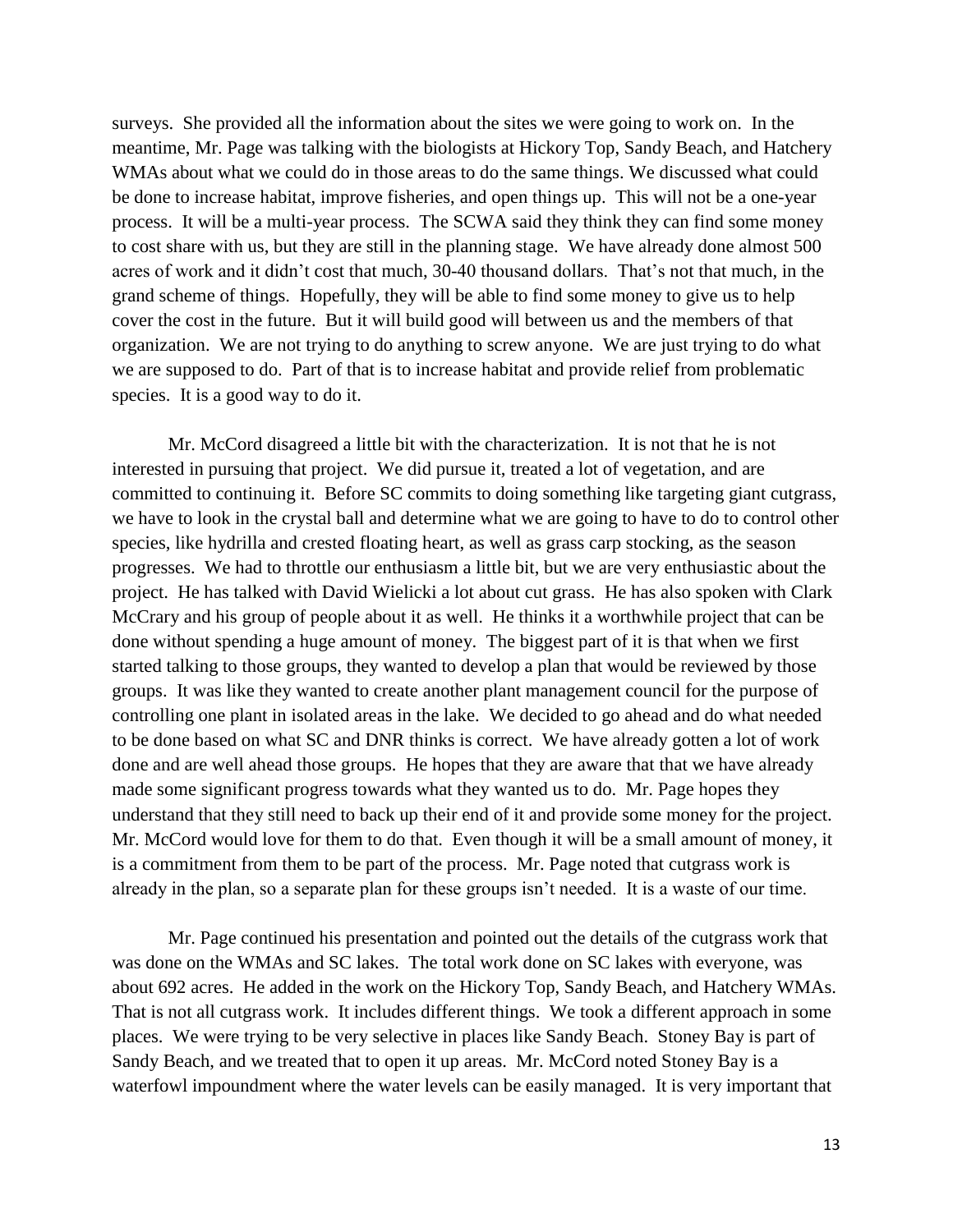the right vegetation is there, and the wrong vegetation is not. It has been an area that SC and DNR have worked on together for a lot of years and it is looking good. Mr. Page said we have drawn a lot of information from the old work has done and what the biologists wanted.

Mr. Page noted that Hickory Top says "miscellaneous," but it is a lot of cutgrass and primrose. It is an old river channel that used to be navigable but has grown up. The biologists asked if it could be opened up. Mr. Page asked if they wanted the whole thing opened up, or just a section. They wanted a section. He told them it could be done, but some stuff would be killed, and it would take a few years to do it if the water is there. That project started this year, too. He added all this up because it is habitat work. We didn't go out there and try to kill everything, except water hyacinth. That is the only thing we have tried to get one hundred percent of. We knew we couldn't get all of the floating heart, cutgrass, and other miscellaneous vegetation. We didn't want to kill all the lotus in that area. So, we did it selectively.

Mr. Page pointed out some notes on the slide about different cooperative projects. Santee Cooper is down there, and they know the system. Ms. Moorer was kind enough to take the lead on most of the helicopter spraying. She was telling the pilots what to do and was there with them every day.

Mr. Page showed a few maps showing the color-coded areas that were treated on the SC lakes. There was an overview of both lakes, as well as zoomed in views of the upper third of Lake Marion and all of Lake Moultrie with the southeastern portion of Lake Marion. The treatment types included airboat treatments and the helicopter treatment of cutgrass in September and October. There was a little overlap of the helicopter and airboat treatments. Most of the airboat treatments were not focused on cutgrass but crested floating heart and water hyacinth.

Mr. McCord noted that Mr. Lamprecht was involved in the meetings about controlling cutgrass. Although many of these areas are highly used for waterfowl hunting, they would also be valuable for fishing habitat if we can get the cutgrass acreage down and allow different vegetation to come back that fish can move through. These monocultures of cutgrass only benefit fish because they create an edge. Fish cannot penetrate stands of cutgrass.

Mr. Page spoke about lakes in other states. The Toledo Bend Reservoir in Texas is very similar to the SC lakes, except for two things. It is on the border of Texas and Louisiana, so both states do control work. It has a problem with *Salvinia molesta* and they do hydrilla control every year. One difference is the depth, Toledo Bend is 110 feet at its deepest, compared to a little over 50 feet on the SC lakes. The acreage of Toledo Bend is slightly larger than the SC lakes, but not by much. Toledo Bend also doesn't have a canal, so there is more free flow of water and species. There are grass carp in Toledo Bend.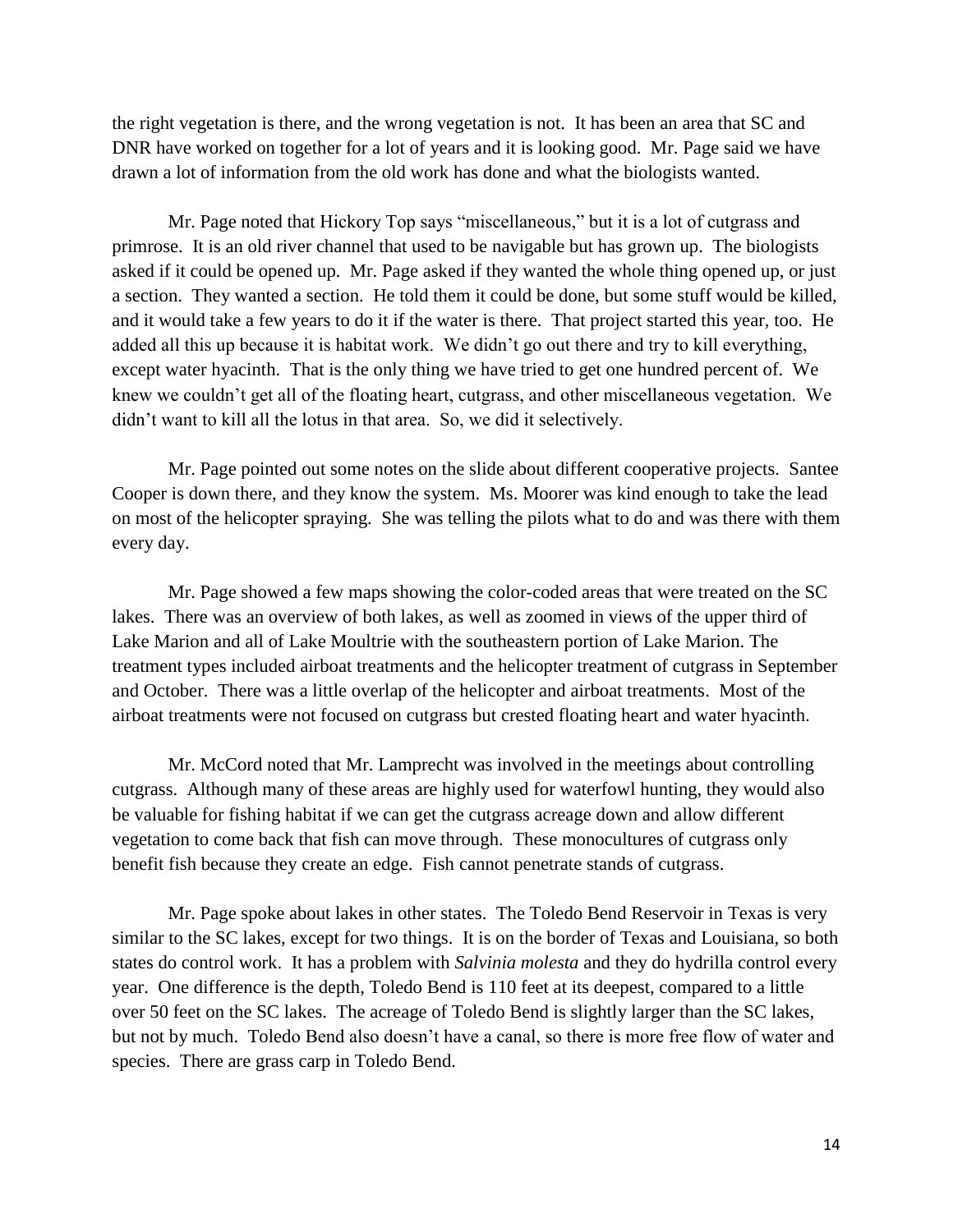Mr. Page thinks part of our problem is that we are treating the SC lakes as one big system when we think about carp and hydrilla control, but the canal is a bottleneck for the carp. The carp can swim and find more food, but they have to find a straw to move from one lake to the other. Mr. McCord agrees it is an issue, but SC tries to deal with that issue by determining the best locations to stock the fish. We are not going to put out fish in small numbers scattered through the system but will try to target areas where the hydrilla is located by releasing fish in both lakes as needed. Mr. Page stated we do not really know if the tendency for carp to swim upstream causes them to move from Lake Moultrie to Lake Marion when they encounter the canal. Mr. McCord knows that they do not all do that because of visual sightings and physical collections, but we do not know all of the impacts of that canal.

Mr. Page moved back to the slide presentation to show the rest of the *Phragmites* work, which was 27 acres done in the ACE basin and the counties adjoining the basin. The FWS and TNC took some time to survey and found some *Phragmites*. They have treated some tallow down there in the past. We did not do any tallow work this year, just *Phragmites*. We were lucky that the helicopter had that 1600 acres of *Phragmites* to treat on Santee Coastal and was feeling very generous. He went on a search and destroy mission that probably cost him more in fuel than he got paid for the treatment. On the slide shown, you can see how far apart the treatment areas are. Mr. Page pointed out the portions of the map that are part of the ACE basin, which consists of the Ashepoo, Combahee and Edisto rivers. The treatments were on the Ashepoo, South Edisto and Dawho rivers. We had some points, some of which were verified. The areas included two counties. We had some points that turned out not to be *Phragmites*, but the pilot had to traverse a good portion of all of these rivers to check the points and treat the areas that contained *Phragmites*. He had just looked at 1600 acres of the plant, so he knew what to look for. He even found an area of it that was not found during the survey.

Mr. Page reviewed our challenges, which include manpower, Mother Nature, a limited budget, and the public response to treatment. There are also two new species on the invasive species list. It is now illegal to own, propagate, or sell *Nymphoides cristata* (Crested Floating Heart) and *Nymphoides peltata* (Yellow Floating Heart). Mr. McCord was thankful that has happened, but thought it was the most ridiculous amount of time taken to list a plant. He thought he was going to retire before that happened.

Mr. Page noted that when the new committee was formed, we took a few terrestrial species off the list, which happened very fast. When they started to put some species on the list, they realized that it was mandatory for everything to go thru the legislature. They backwatered and it took nine months from the time they said it was going to be on the list to the time it actually got on the list. It required discussion with the lawyers to determine a process to notify the legislators and get the approval. This council has the authority to do emergency declarations, but he is not sure how that can be done if we are required to go thru the legislature. They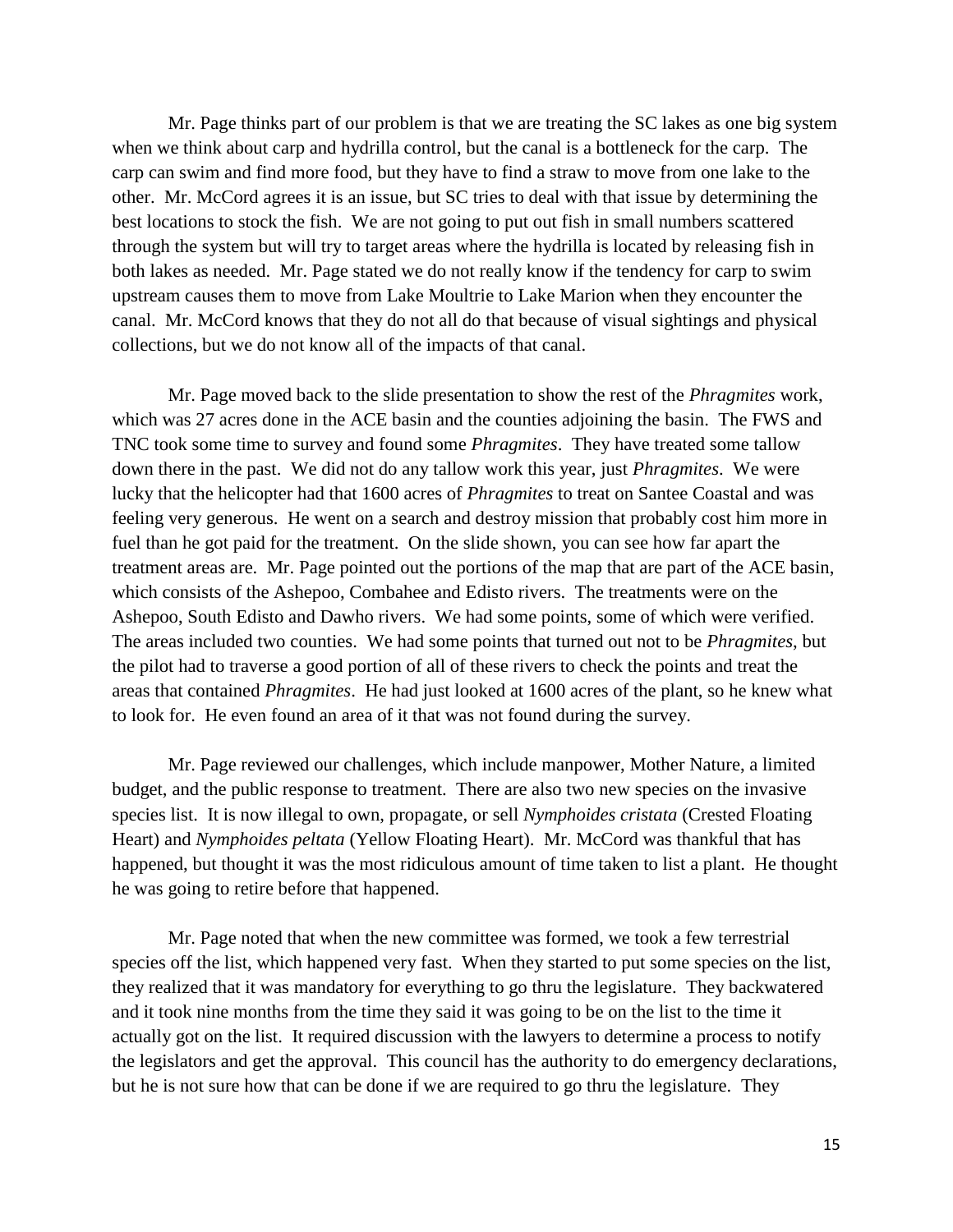thought about the process but did not think it all the way through before they implemented it. We are on the right page now. Anything that you see or have, please let Mr. Page know. He can bring it up. They only have one meeting a year, but a meeting can be called at any time if there is a pressing issue.

Mr. Page noted the next two slides were the carp stocking information that was passed out earlier. He asked if there were any questions.

Mr. Wannamaker asked about the huge mat of vegetation on the freshwater side of Bushy Park Landing in Back River Reservoir. He wanted to know if we had gone in to break that up. Mr. Page said we do not have that capability. That ramp is supposed to be maintained by Berkeley County. He called Berkeley County and they said they did not have the money to do anything with it. They asked if we could spray it, so it would die. Mr. Page said that it would stay there all winter and when it dies and sinks, it will create a big pile of mud on the ramp.

Mr. Page noted there are similar floating islands in several waterbodies. Goose Creek Reservoir is most notable, with several that have moved down to their dam and are wedged against it. There are also a lot of trees down that are blocking or limiting navigation. The issue in the state is that there is no one wants to take credit for making the water navigable. In the old days, when it was the Water Resources Commission, we had the flood program, aquatic plant program, and the navigable waters program, there was some responsibility. When the agency got split up and divided, the SC Department of Health and Environmental Control (DHEC) took the responsibility of navigable waters, but they did not take it as going in to clean them. They took the jurisdictional responsibility. The Army Corps of Engineers might be able to do some of that, but they do not do much without a whole lot of pressure from the public. So there really is no one that is technically responsible for navigable waters in the state. In short, Berkeley County is responsible for that boat landing, but Mr. Page tried to help. There is the option for people to use the Cypress Gardens landing on Durham Canal, even though it takes longer to get where you want to go.

Mr. McCord said the SC staff has been scratching their heads on how to remove the floating islands from the impoundments on the lakes. It is something that we are going to have to take a look at, because it is not going to be easy.

Mr. Page called for a five-minute recess at 12:00.

The meeting was reconvened at 12:10.

Mr. Lamprecht presented information on the carp survey. We were commissioned to collect grass carp for a variety of purposes. Normally, we have used these collections to make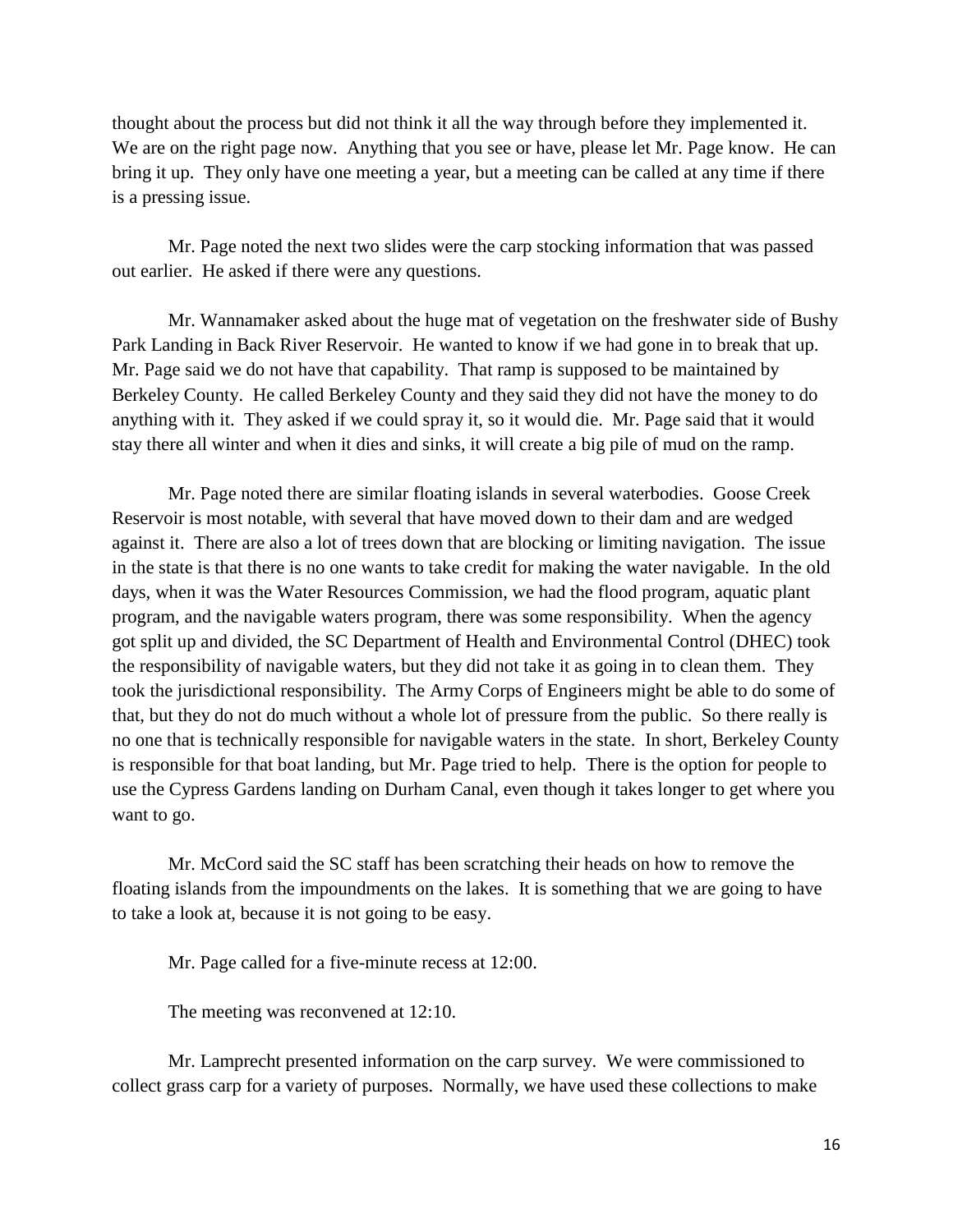estimates of mortality, but you need a series of at least three years of collections to make those estimates. The other tool that is available is condition of the fish, which is what the fish should weigh under normal conditions versus what the fish weighs right now. It is a measure of the number of fish out there matching the edible habitat. It is another way of looking at what is going on. It is a backwards looking index, so we are looking at what went on this past year and what was available for them to eat. We did not gear ourselves up for this. We had to get a volunteer. We located a guy in Eutawville that had a customized boat, and he would take us out. We were a little bit at the mercy of his availability. He and his wife are avid bow-fishermen. You have to hunt these fish where you can see them, so you are looking at a certain portion of the lake, not all available habitat. It is not a perfect tool, but it is a good tool.

Mr. Lamprecht noted that because they were at the mercy of the volunteer couple, they brought their daughter with them most of the time. The daughter would almost immediately go to sleep amongst all the generators and noise, which was amazing.

Mr. Lamprecht reported that all the carp collected were taken back to the Dennis Center the next morning, where they worked up and measured and weighed. They were iced down when they were caught and probably treated better than any other samples collected in the past. The heads were dissected, and the otoliths removed, which is a very fun process that the crews got very good at it. The otoliths were mounted in plastic cement on slides and ground down. They were then viewed with a single fiber optic under illumination. In comparison to other fish, they are very hard to read, but Kyle Rogers (shown on the slide) got very good at aging them. Mr. Lamprecht sat down with Mr. Rogers and they were in almost one hundred percent agreement regarding the ages.

Mr. Lamprecht noted we had eight nights of efforts from late August thru early November and collected 103 fish. All but two were aged. Nine fish were deformed and not used to determine condition. When these fish are treated in the hatchery, under pressure, there is a developmental issue and you see a high degree of scoliosis-like deformity. They still eat but are probably not as effective as a healthy fish. We mentioned stocking history earlier. Just a reminder, about 2600 were stocked in 2007, and additional small stockings were made from 2009 through 2011. Then we really had to start chasing the expansion with much larger stockings in 2012 and 2013.

Mr. Lamprecht showed the ages of the fish collected. Remember that the year they were stocked was not the year they were born. The fish are at least a year old when they are stocked. We had a good number of four, five, and six-year-old fish. The surprising part was that almost twenty-five percent of the fish were what he calls legacy fish from the early hydrilla fight. These are really old fish and it was very hard to get accurate ages on them because the annual agates get so close together that you cannot count them very effectively. He did not want to spend a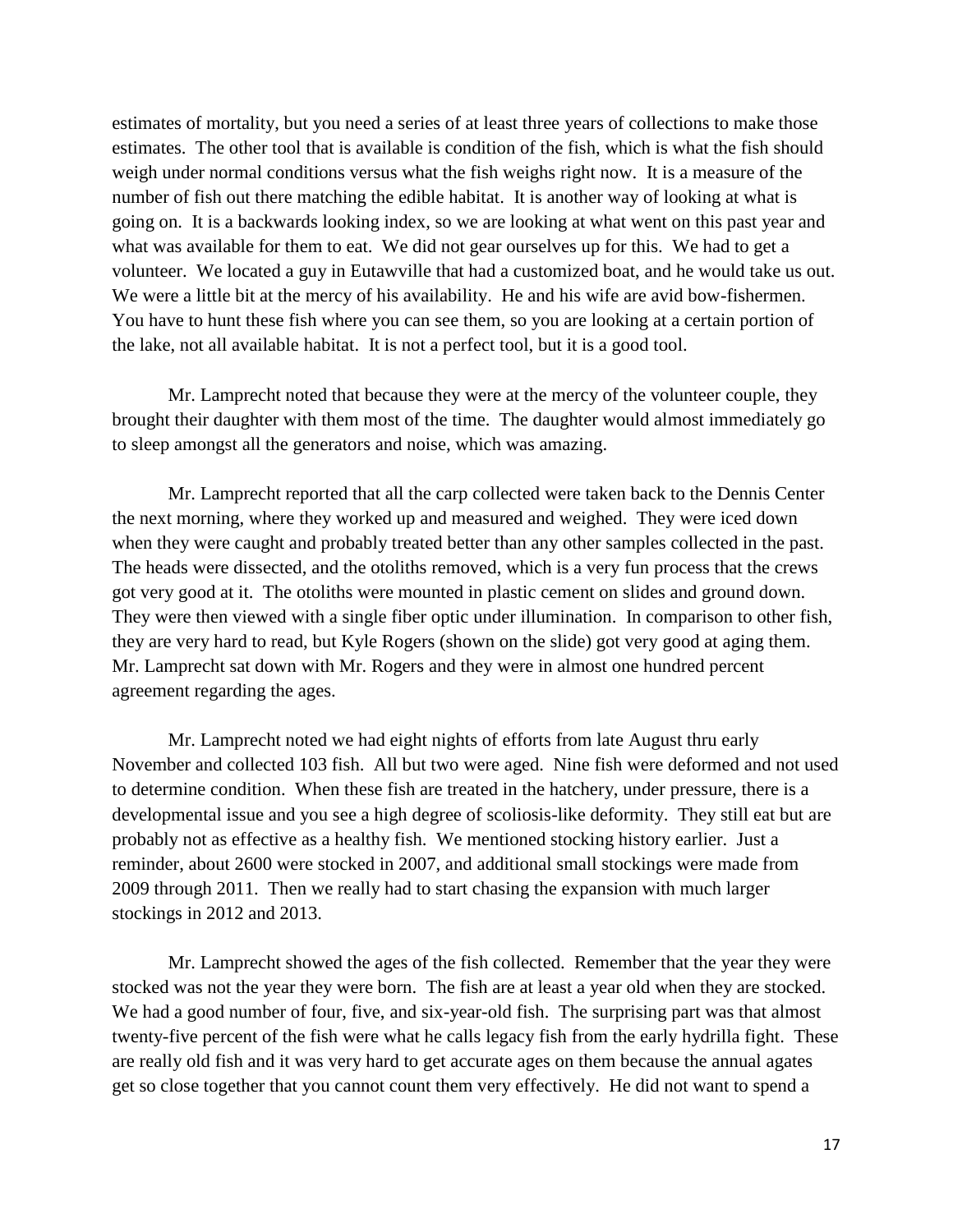half hour aging each one of these and not have much confidence in it. So, we just said 25 plus. Ms. Eidson asked if there might be a bias because these older fish might be slower moving and easier to hunt. Mr. Lamprecht said there is the possibility that we are sampling the easier, slower, senile fish. He noted that the gentleman volunteering his time and boat did end up shooting about a third of the fish collected, even though he was also driving the boat.

Mr. Lamprecht said we are looking for a condition factor of one. If you discount the deformed fish, we have an average condition factor of about 0.85 for these fish. Mr. Perry asked for a definition of condition factor. Mr. Lamprecht said it is the actual weight over predicted ideal weight. If the fish is very robust and has lots to eat, it may have a condition factor of over one. It is not unusual for other species to get over 1.2, but grass carp rarely get above 1.1, even during the abundant hydrilla years. That condition factor was developed during those years when they had a lot to eat. This is a published number that is in the white literature and was done by Phil Kirk from SC. The condition factor is a length to weight ratio.

Mr. Lamprecht also looked at the condition of the fish by year, and the legacy fish were in much poorer condition. When you drop those out, it increases the average condition factor by a little bit to 0.86. He also looked at collection by date, which is complicated by the fact that they changed collection locations. If we repeat this in the future, he feels the collections should be done in August and September. Even the best condition factors by date were sub-par. When you are going around at night, you see a lot of vegetation, but as you get closer, you see that it is lemon bacopa. Lemon bacopa proliferated during the trough in the early 2000 because it is very resistant to grass carp herbivory.

Mr. Lamprecht said there are still significant numbers of senile fish in the population, but their presence did not prevent recent hydrilla regrowth. While it appears that collection date and location can affect estimates of condition, the over-all 2016 collection was still in poor condition, given the year's growing conditions. If we repeat this in the future, we are going to have to find a funding source to compensate the guys and have a little more say about when we go out.

Mr. Perry asked for an opinion about the different collection methods, electro-fishing versus bow-fishing. Mr. Lamprecht said they just finished aging the fish on Thursday and he didn't pull the other data out, so it is kind of hard to make a comparison. Just looking at the collection dates gave me enough question in his own mind that he wants to look at seasonality. There is probably some change seasonally and it needs to be scrutinized a little more. This sample was not that big, so you cannot make any far-ranging conclusions. There is enough question there to say that we should be looking at these no later than September. Mr. Perry noted that more fish were collected with this technique. Mr. Lamprecht agreed, but noted that it was a lot of work and we couldn't have done it without the assistance of the volunteers. He thought we could have geared up and done it ourselves, but at the abundance level of the fish right now, you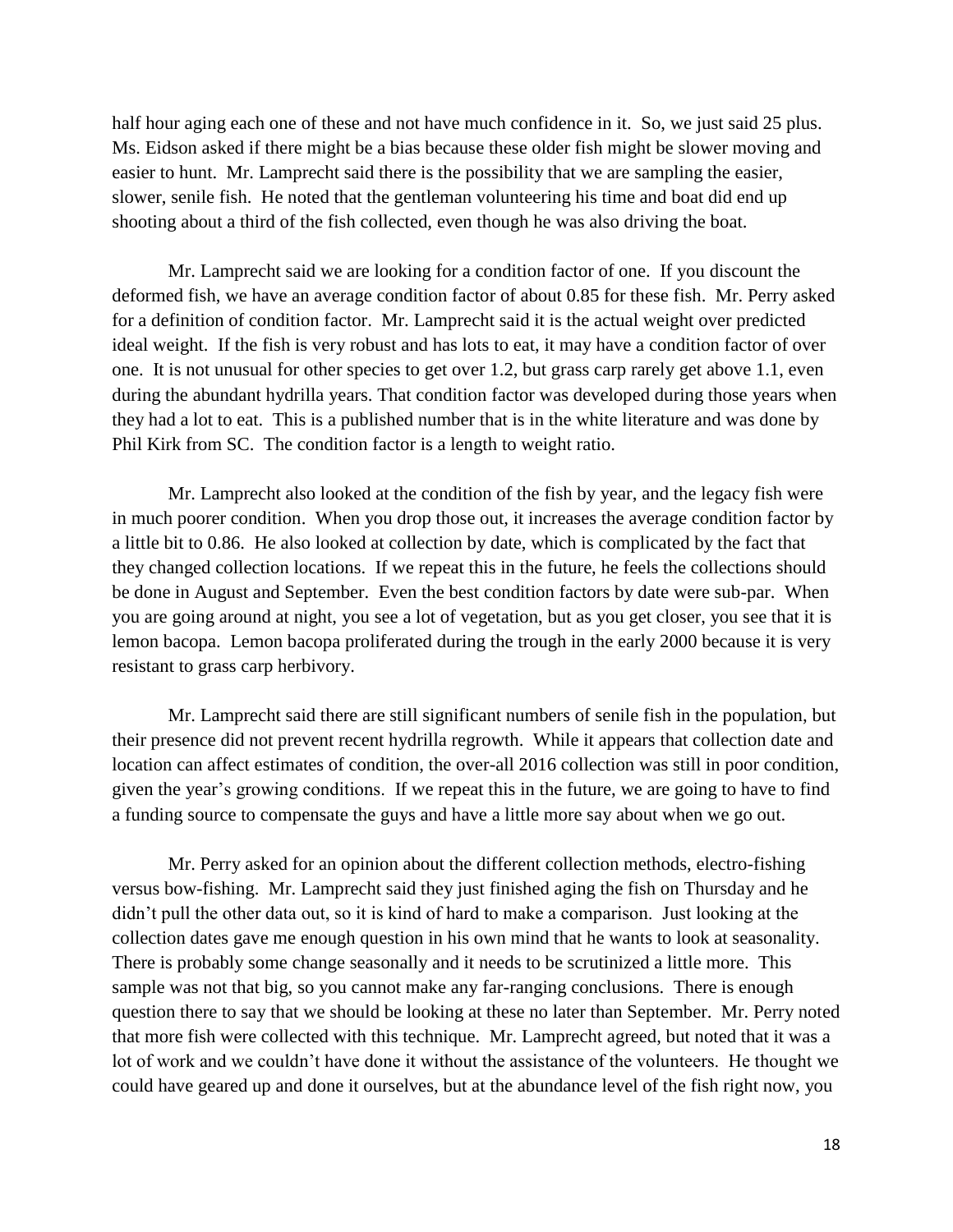have to travel a long way in very skinny water. There are a lot of hazards to navigate. He does not think they could have gone out for 22 days, a whole work month, and done the same. We probably would have seen enough fish, but we would not have hit them.

Mr. Perry noted the conclusion relative to the fish condition seems to be pretty similar to what you came up with before using other techniques. Mr. Lamprecht agreed, but at that time, the fish were much more abundant. We were at peak fish abundance in 2014 when we did that study. Now, three years later, we are probably at about less than half that number of fish. It would be very difficult to electroshock them. The catch rate would be much lower.

Mr. Wannamaker said he used to do a tremendous amount of calculating conditions on sportfish. This may have been taken into account in your graph, but do you see any difference in fish size and condition? Would a smaller fish inherently have a lower condition than larger fish? Mr. Lamprecht said that was taken into account in the formula. There was not any condition associated with length. We looked at age class and they are virtually the same. We had 31 age 4 fish and 27 age 5 fish and there was not a significant difference. When you are looking at the legacy fish, they were in much poorer condition versus the younger, more vigorous fish, which were in much better condition. That kind of lends credence to the idea of keeping the population young and vigorous. He does not know where you would draw the line of dropping them out as far as efficacy goes. We had one or two fish in the 2010 and 2009 stocking classes and none of the 2007 stocking class. But you would not expect to collect one of 2000 fish in such a small sample. Mr. Page said the efficacy factor, according to the data, is the fish that are three to eight years old are prime feeding machines. After they hit eight, they start to drop off.

Mr. Lamprecht voiced his opinion as a fisheries biologist and a habitat manager. We have not stocked up to this point because we had what we thought was more than enough fish in the system. Now we are getting into that area where we have to try to fine tune it. We cannot fine tune it because the tools we have for estimating are so blunt. He has lived through underestimating, as have several other people in the room, and he would probably give his assent to stocking at a maintenance level next year. That is his opinion and has not been formulated formally through DNR. Mr. Page asked if there were any other questions for Mr. Lamprecht.

Mr. Page noted we already kind of talked about the 2017 recommendations and probably got too far into the grass carp and hydrilla issue. He thinks some of the recommendations were included in the presentations. We know we have issues with crested floating heart, which needs to be reduced in several locations. We have hydrilla problems in the upstate and other areas, even potentially down here. We will know more when we get some actual acreage figures from SC. We have an idea of what is there and what is happening. Does anyone have any other preliminary issues? We really have already talked about a lot of that, as our major issue has always been grass carp stocking. The rest of the plan gets rubberstamped a lot of times. The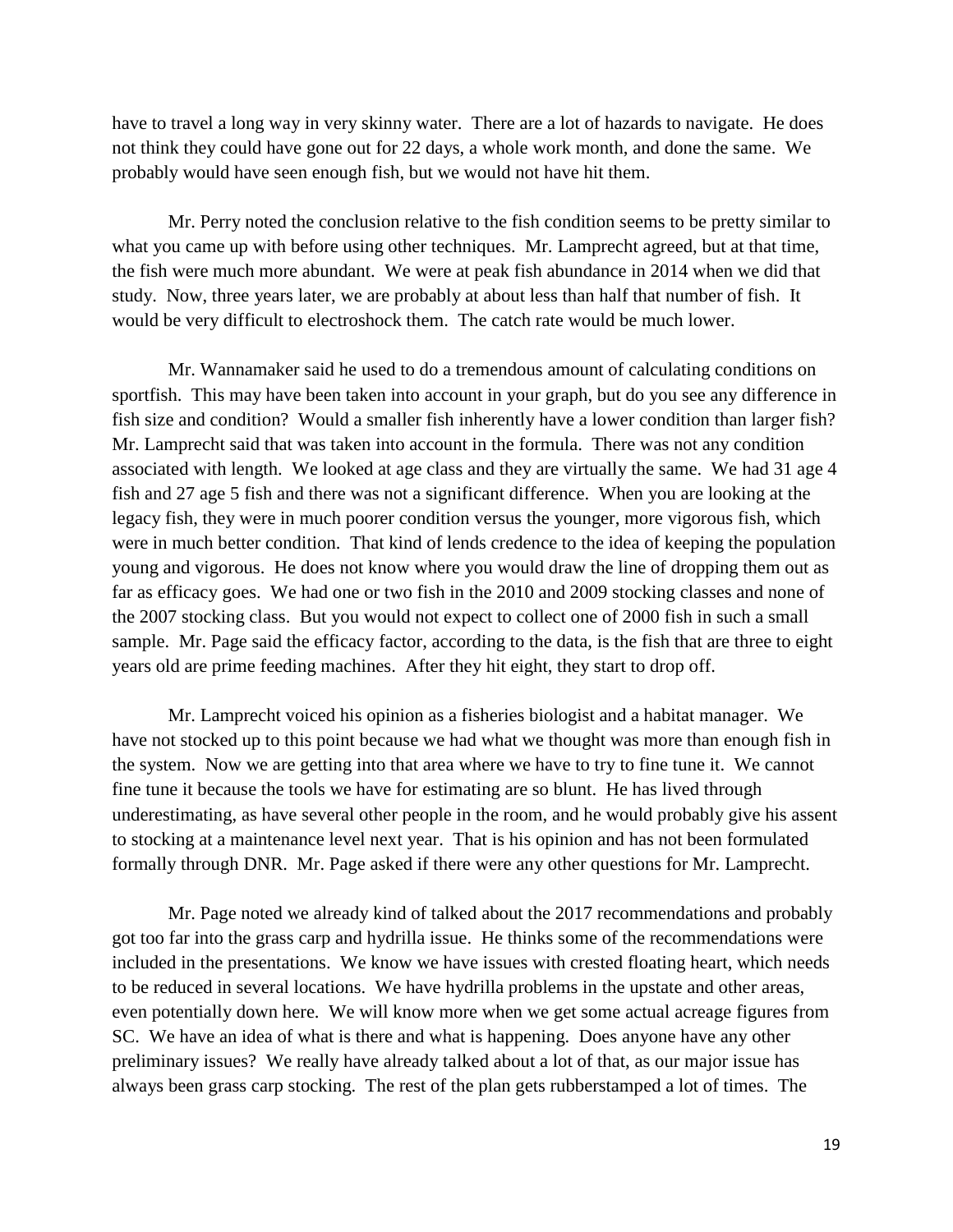grass carp stocking is always something that we have to discuss. Mr. McCord thinks we are at a point, based on Mr. Lamprecht's and SC's information, for DNR and SC to get together to come up with a joint recommendation to the council. He suggested that the two group get together before the next meeting to come up with that. Mr. Page agreed that would be a good idea.

Mr. Page asked if there were any other new items for council action. There were none.

Mr. Perry wanted to bring up some old business. On page ten of the minutes from the last meeting, we discussed the memorandum of agreement (MOA) between SC and DNR. At that meeting, we decided that a core group from both organizations would all get in the same room, project the document on the wall and try to make any changes that need to be made. He prefers that approach to having each group working separately without working out any differences. He proposed again that we come up with a mutually convenient day to have the attorneys, leadership and whoever else needs to be involved and go ahead and knock this out or decide that we don't need an agreement. He likes the agreement and he would like to see us move forward. Mr. McCord agrees that we need to get together to do that but thinks a good forum for doing that would be the same meeting we are planning to discuss next year's grass carp stocking recommendation. He feels both can be discussed at the same meeting. He is concerned about including lawyers. He is not going to exclude leaders, because he is not sure who Mr. Perry is designated as leaders, since many of us think of ourselves as leaders. If we go too high of a level, it is going to defeat the purpose. The original agreement was made at the operational level. None of the people that were part of writing that agreement were upper echelon staff from either organization. Fisheries and waterfowl biologists from DNR were included in the process and it took a good while to get all the details worked out. He thinks we should try to revise it amongst ourselves or, if it is a mutual decision that we do not need it, we go forward that way. He is fine with the agreement. Mr. Perry likes the agreement and it serves a good purpose. It is a mutually agreeable document that sets forth goals and objectives for both agencies. He only suggested the lawyers and leadership is because, ultimately, they are the ones that are going to have to sign off on it before the respective heads sign it. He was thinking of it as an efficiency measure. It is not like we are writing it from scratch. We have a good document that needs to be tweaked. He thought it would be a better approach to have all people involved and hopefully come out of the room with a document that we all agree is what we want to send to our respective heads for signature.

Mr. McCord said there needs to be some discussion within SC as to what the best agenda is moving forward. He thinks the agreement is a good thing for the SC system, but finds it interesting that we have to have an agreement to manage the SC lakes when no one else has an agreement to manage other waterbodies in the state. He is not proposing not having that agreement, because it says a lot of what it needs to say. He thinks it has been misrepresented by a number of people at many levels. He would like to clear up the verbiage in the agreement to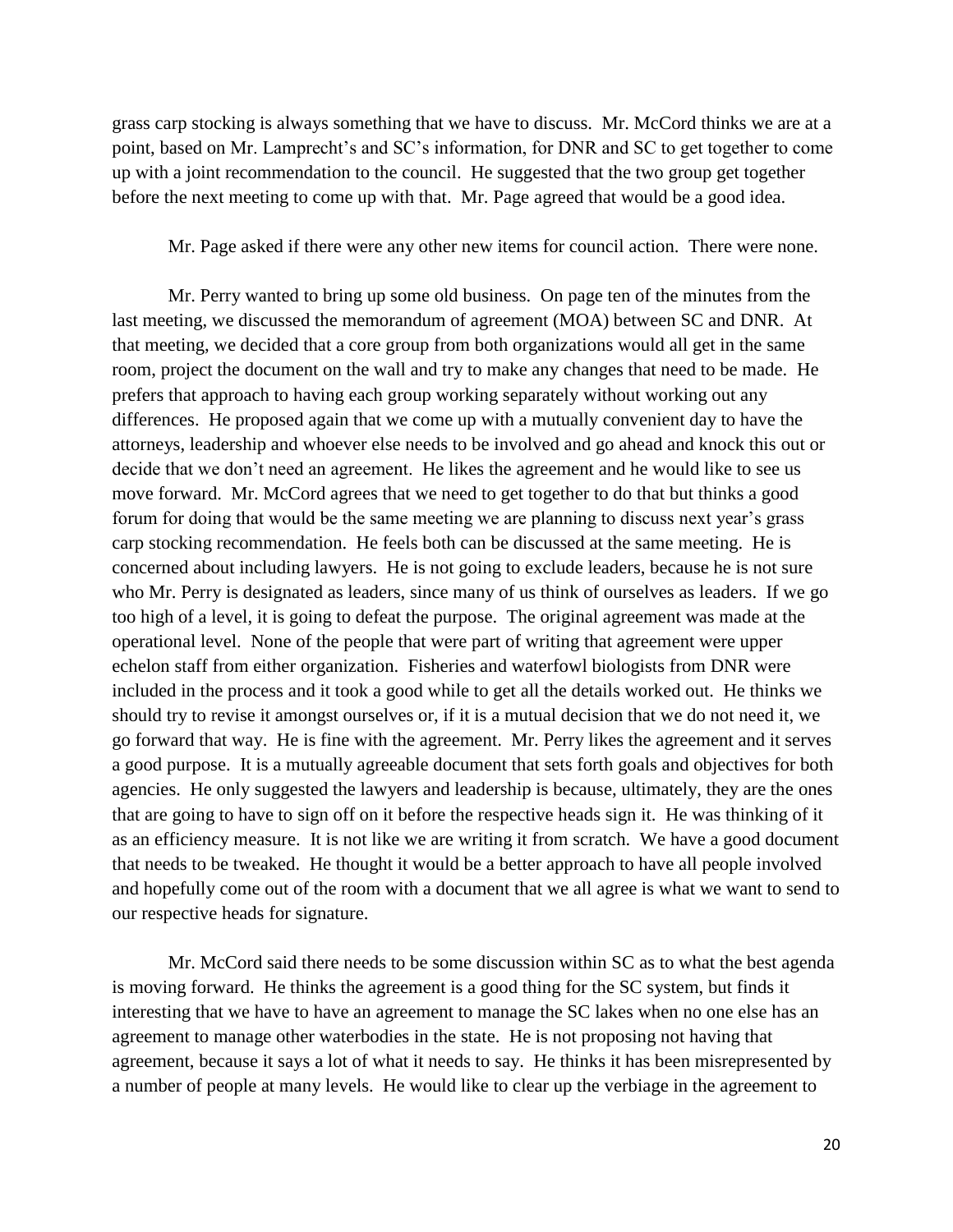more clearly state what our two agencies would like to see continued in terms of management of the SC system. He is fine with having the agreement moving forward. SC has an aquatic plant management plan that was originally written in the 1940's, and has been updated, that basically says all the same things as the agreement does. There is nothing in the agreement that is different from what we have been doing all along, except we set a ten percent goal. It concerns him that the goal gets stated very often as a mandate. We will never be able to mandate ten percent coverage of any vegetation because we cannot manage vegetation to that level. There are too many variables. He thinks it is a great to have that goal and we need to move forward with revising that agreement.

Mr. Perry asked that Mr. McCord let DNR know how you want to move forward. Please know that DNR is comfortable with having your leadership being part of the process. If you decide that is not the approach that it fine, too. Mr. McCord thinks we should have some preliminary discussion at the recommendation meeting. Mr. Page said we can do that, but he agrees somewhat with Mr. Perry. It is a document already and there only needs to be some clarification of the statements that are being misrepresented. No matter what we put in there, someone is going to misinterpret it. He said we can discuss it at the meeting. Mr. McCord said we need to discuss it at the management level because that is what drives our decision-making process. He will discuss it with his management and see which way they want to go. Mr. Page likes both approaches, but we do not need to recreate the wheel. He does not think the document is absolutely necessary, but it is a good handshake between the agencies to show to the outside groups the interaction of the agencies. You are not going to have this issue on the other lakes, because no one is as invested in them like they are in the SC lakes. Nobody has the problems you have. You may get them on Back River and Goose Creek, but people are really invested in the SC lakes. More good news to report for the SC lakes. The number two bass lake in the country is the SC system, according to Bass Magazine's latest 2016 survey. Toledo Bend was number one. The SC lakes have climbed up that survey, while the hydrilla has been reduced. The lakes were not ranked in 2012 and 2013 when the hydrilla levels were up. Mr. McCord said that was something both SC and DNR should take some pride in, because that is one of the things we are mandated to provide. Mr. Page reminded everyone that Toledo Bend was number one and is slightly larger, but it is stocked by two different states, Texas and Louisiana. So, it is probably getting twice the stocking numbers as the SC lakes.

Mr. Page asked if there were any other new items for council action. There were none.

Mr. Page said he had a January/February meeting date on the agenda. He asked if the council wanted him to just put out a Doodle Poll to determine the next meeting, or if anyone had any suggestions for dates. Mr. McCord said we would be better served to look at late January or early February. He plans to have some additional information by the time we get together again. There is a lot going on in December and early January that has nothing to do with aquatic plant